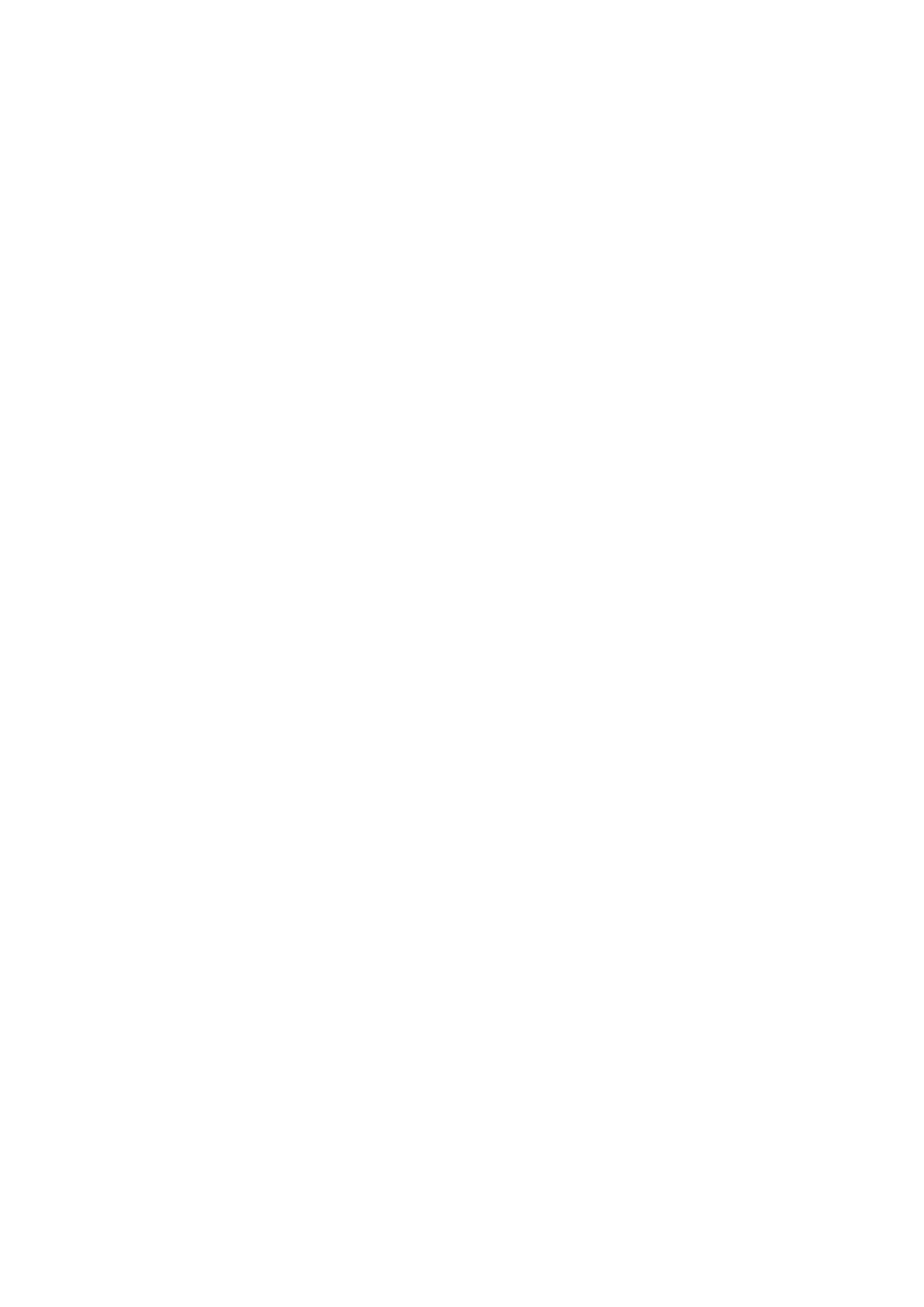# **CONTENTS**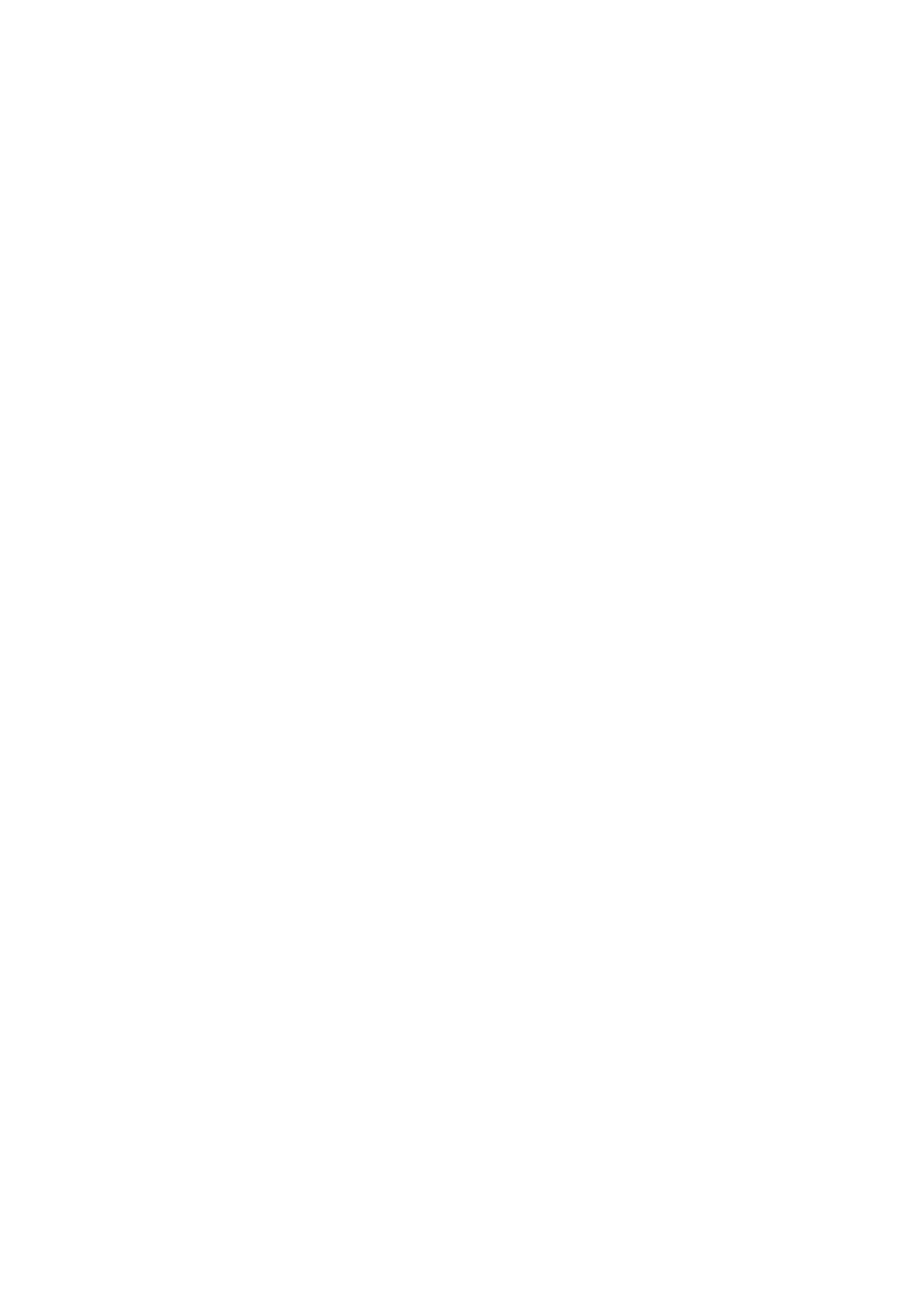# **Highlights**

|                                                      | 31 March 2014<br>$\epsilon$ million | 31 March 2013<br>$\epsilon$ million | Change<br>% | % change<br>at constant<br>exchange rates |
|------------------------------------------------------|-------------------------------------|-------------------------------------|-------------|-------------------------------------------|
|                                                      |                                     |                                     |             |                                           |
| <b>Net sales</b>                                     | 288.7                               | 315.2                               | $-8.4%$     | $-1.7%$                                   |
| Contribution margin                                  | 103.2                               | 115.1                               | $-10.4%$    | $-3.7%$                                   |
| EBITDA before non-recurring income and charges       | 47.1                                | 57.1                                | $-17.5%$    | $-11.08$                                  |
| <b>EBITDA</b>                                        | 46.1                                | 61.0                                | $-24.4%$    | $-18.6%$                                  |
| Result from recurring activities                     | 38.3                                | 47.6                                | $-19.5%$    | $-13.2%$                                  |
| <b>Operating result</b>                              | 37.3                                | 51.5                                | $-27.6%$    | $-21.9%$                                  |
| <b>Operating margin (operating result/net sales)</b> | 12.9%                               | 16.3%                               |             |                                           |
| Profit before taxes                                  | 20.8                                | 39.5                                | $-47.3%$    |                                           |
| Group profit before tax                              | 20.7                                | 39.4                                | $-47.4%$    |                                           |
|                                                      | 31 March 2014                       | 31 December 2013                    |             |                                           |
|                                                      | $\epsilon$ million                  | $\epsilon$ million                  |             |                                           |
| Net debt                                             | 831.6                               | 852.8                               |             |                                           |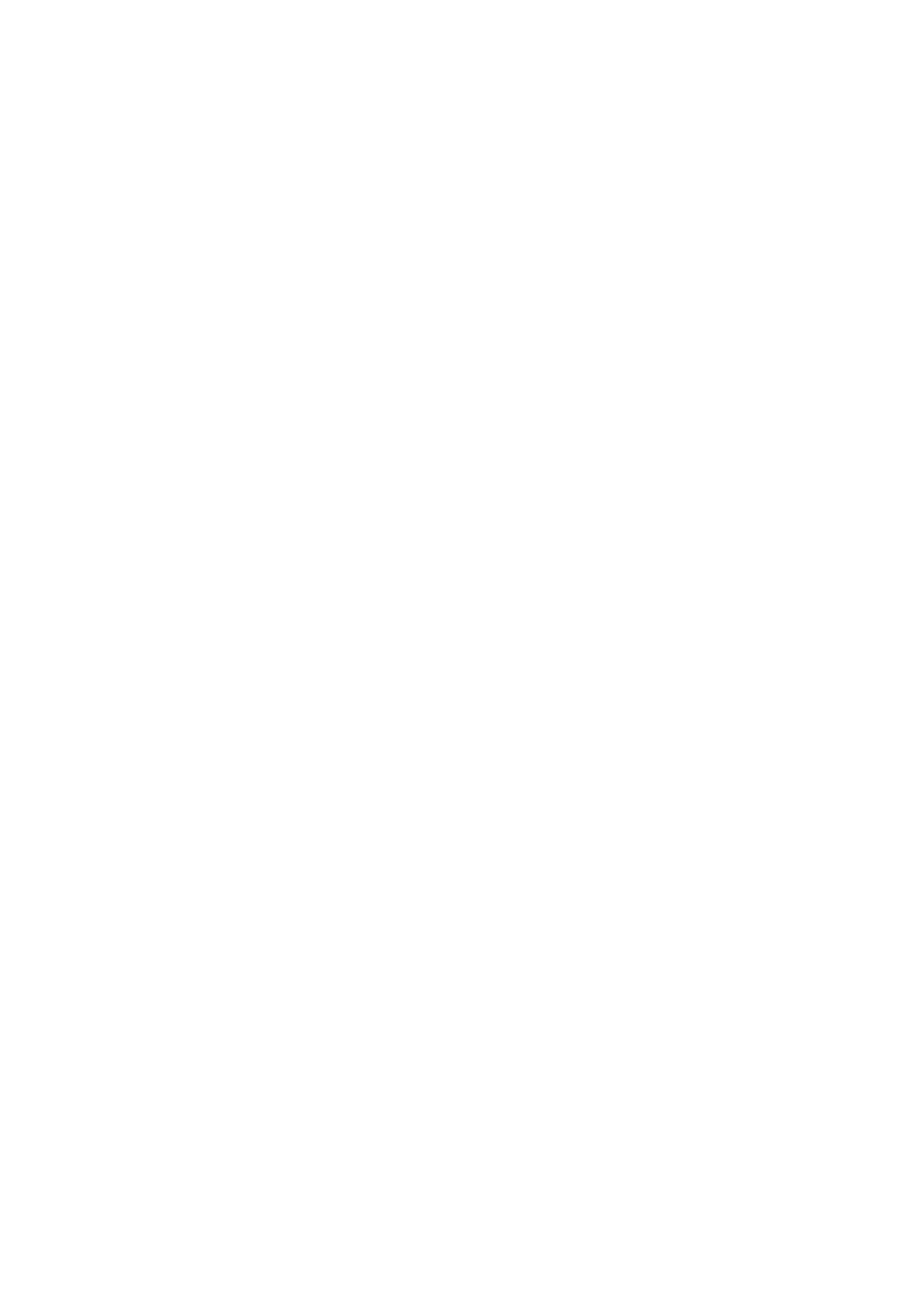# **Corporate officers**

#### **Board of Directors**<sup>(1)</sup>

| Luca Garavoglia        | Chairman                                                   |
|------------------------|------------------------------------------------------------|
| Robert Kunze-Concewitz | Managing Director and Chief Executive Officer              |
| Paolo Marchesini       | Managing Director and Chief Financial Officer              |
| Stefano Saccardi       | <b>Chief Executive Officer and General Counsel</b>         |
|                        | and Business Development Officer                           |
| Eugenio Barcellona     | Director and member of the Control and Risks Committee and |
|                        | the Remuneration and Appointments Committee (4)(5)         |
| Camilla Cionini-Visani | Director and member of the Control and Risks Committee and |
|                        | the Remuneration and Appointments Committee (4)(5)         |
| Karen Guerra           | Director                                                   |
| Thomas Ingelfinger     | Director and member of the Control and Risks Committee and |
|                        | the Remuneration and Appointments Committee (4)(5)         |
| Marco P. Perelli-Cippo | Director                                                   |

#### **Board of Statutory Auditors**(2)

| Pellegrino Libroia | Chairman                 |
|--------------------|--------------------------|
| Enrico Colombo     | <b>Standing Auditor</b>  |
| Chiara Lazzarini   | <b>Standing Auditor</b>  |
| Giovanni Bandera   | <b>Alternate Auditor</b> |
| Graziano Gallo     | <b>Alternate Auditor</b> |
| Piera Tula         | <b>Alternate Auditor</b> |

#### **Independent auditors**(3)

PricewaterhouseCoopers S.p.A.

<sup>(1)</sup> The nine members of the Board of Directors were appointed on 30 April 2013 by the shareholders' meeting and will remain in office for the threeyear period 2013-2015. At the same shareholders' meeting, Luca Garavoglia was appointed Chairman and granted powers in accordance with the law and the Company's articles of association.

At a meeting held on the same date, the Board of Directors gave Managing Directors Robert Kunze-Concewitz, Paolo Marchesini and Stefano Saccardi the following powers for three years until approval of the 2015 financial statements:

- individual signature: powers of ordinary representation and management, within the value or time limits established for each type of function;
- joint signature: powers of representation and management for specific types of functions, within the value or time limits deemed to fall outside ordinary activities.

 $^{(2)}$  The Board of Statutory Auditors was appointed on 30 April 2013 by the shareholders' meeting for the three-year period 2013-2015.

<sup>(3)</sup> On 30 April 2010, the shareholders' meeting appointed PricewaterhouseCoopers S.p.A. as its independent auditors for the nine-year period 2010-2018.

<sup>(4)(5)</sup> The Control and Risks Committee and the Remuneration and Appointments Committee were appointed by the Board of Directors on 30 April 2013 for the three-year period 2013-2015.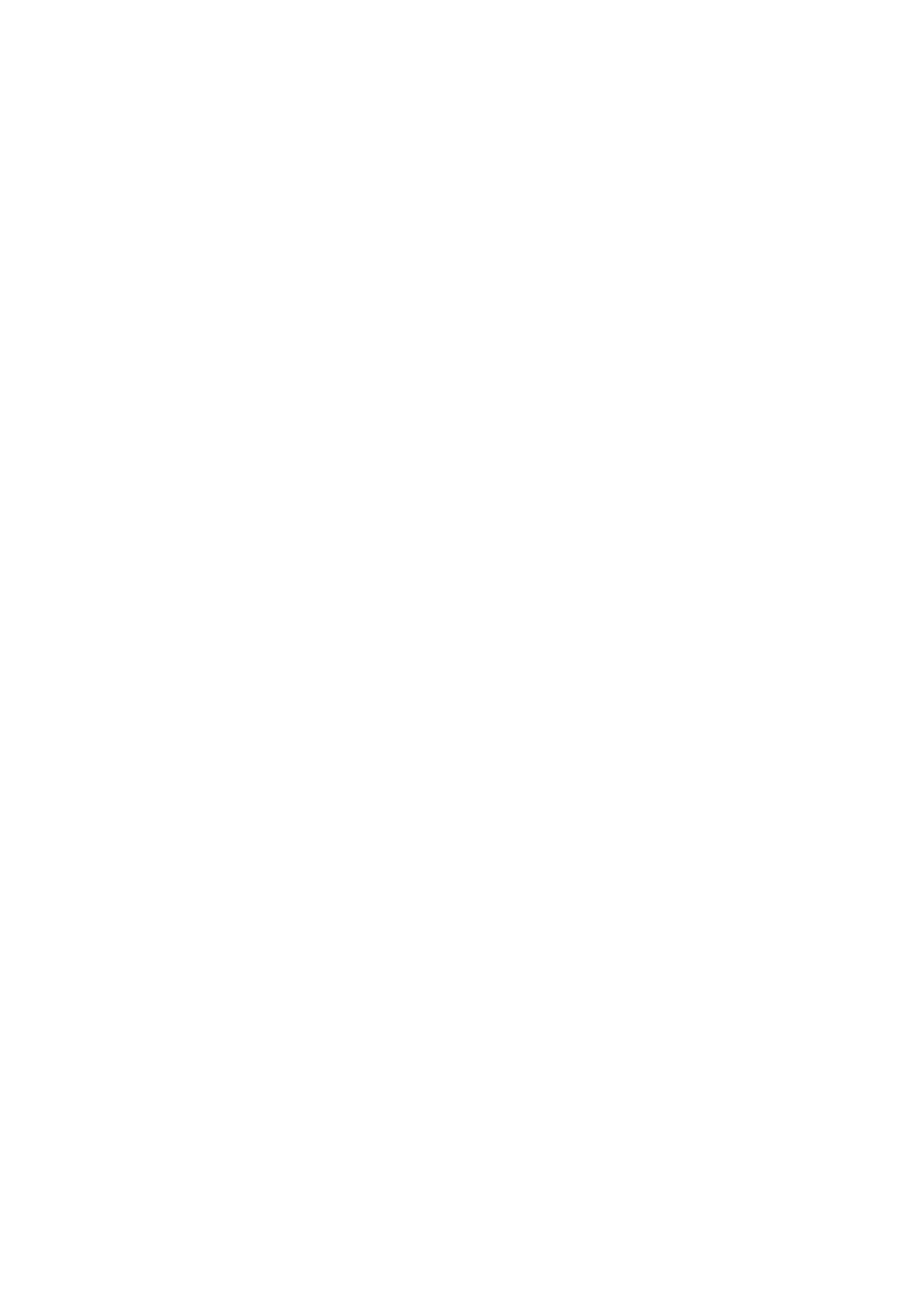# **Interim report on operations**

# **Significant events during the period**

## **Acquisitions and disposals of companies, trademarks and distribution rights**

#### **Acquisition of Forty Creek Distillery Ltd.**

On 12 March 2014, Gruppo Campari reached an agreement to acquire 100% of Forty Creek Distillery Ltd., a leading independently owned spirits company in Canada. The transaction is expected to close on 2 June 2014. The acquired business includes the full brand portfolio of forty Creek Distillery Ltd., the stocks, distilleries and manufacturing facilities and a hospitality centre located in Grimsby, Ontario (Canada).

This transaction enables the Group to build its critical mass in key North American markets and marks its first move into the important Canadian whisky segment with a portfolio of premium products. Moreover it adds a high-quality brand to its current portfolio of brown spirits, a strategic high potential category, especially in the US market.

The product portfolio includes whisky, vodka, brandy, rum and liqueurs, with Forty Creek whisky as its core brand. The Forty Creek whisky family includes Barrel Select, Copper Pot Reserve and Forty Creek Cream Whisky and offers highend limited releases including Forty Creek Confederation Oak, Double Barrel and a special John K. Hall Reserve release. Forty Creek is the fastest growing brand in the Canadian whisky category in Canada, and it is well positioned in the high potential US market.

The final Enterprise Value, on a cash free/debt free basis, is CAD 198.2 million (€ 128.7 million at the exchange rate at the acquisition announcement date), including a price adjustment of CAD 12.6 million thanks to a stronger than expected finish of the fiscal year ended March 31, 2014 in terms of Net sales (CAD 40.3 million) and EBITDA (CAD 13.7 million). The total Enterprise Value, including the price adjustment, corresponds to a multiple of EBITDA for the fiscal year ended March 31, 2014 unchanged at 14.5 times. The transaction is expected to close on June 2, 2014 and the consideration will be paid in cash.

#### **Acquisition of the distribution of Sambuca Molinari in Germany and the duty free channel**

In February 2014, the Group signed an agreement with the family that owns the brand to distribute Sambuca Molinari Extra in Germany and some selected markets from 1 April 2014. The agreement also includes the distribution of Molinari Caffè in Germany.

#### **Sale of CISC 'Odessa Sparkling Wine Company' in Ukraine**

On 13 February an agreement was reached to sell CISC 'Odessa Sparkling Wine Company', the owner of the Odessa sparkling wine brand, with the closing date on 24 April.

At 31 December 2013, the Group had already adjusted the company's asset values to the estimated sale value, resulting in a total write-down of € 4.1 million.

It should be noted that the trading company Campari Ukraine LLC took over the distribution of other products of the Group in Ukraine from CISC 'Odessa Sparkling Wine Company' in October 2013.

#### **Termination of the distribution of Cachaca 51 and Rum Santa Teresa in Italy**

In the first few months of 2014, the agreements to distribute Cachaca 51 and Rum Santa Teresa were terminated in order to promote the distribution of the Group's own products, Sagatiba and Appleton.

#### **Termination of the distribution of Flor de Caña in the US**

In the first few months of 2014, the agreements to distribute Flor de Caña in the US were terminated in order to focus on the distribution of the Appleton rum portfolio.

#### **Termination of the distribution of Kimberly Clark consumer products in Jamaica**

In February, the agreements to distribute Kimberly Clark consumer products in Jamaica were terminated. The decision is consistent with the Group's desire to increase its focus on distribution agreements with higher profitability.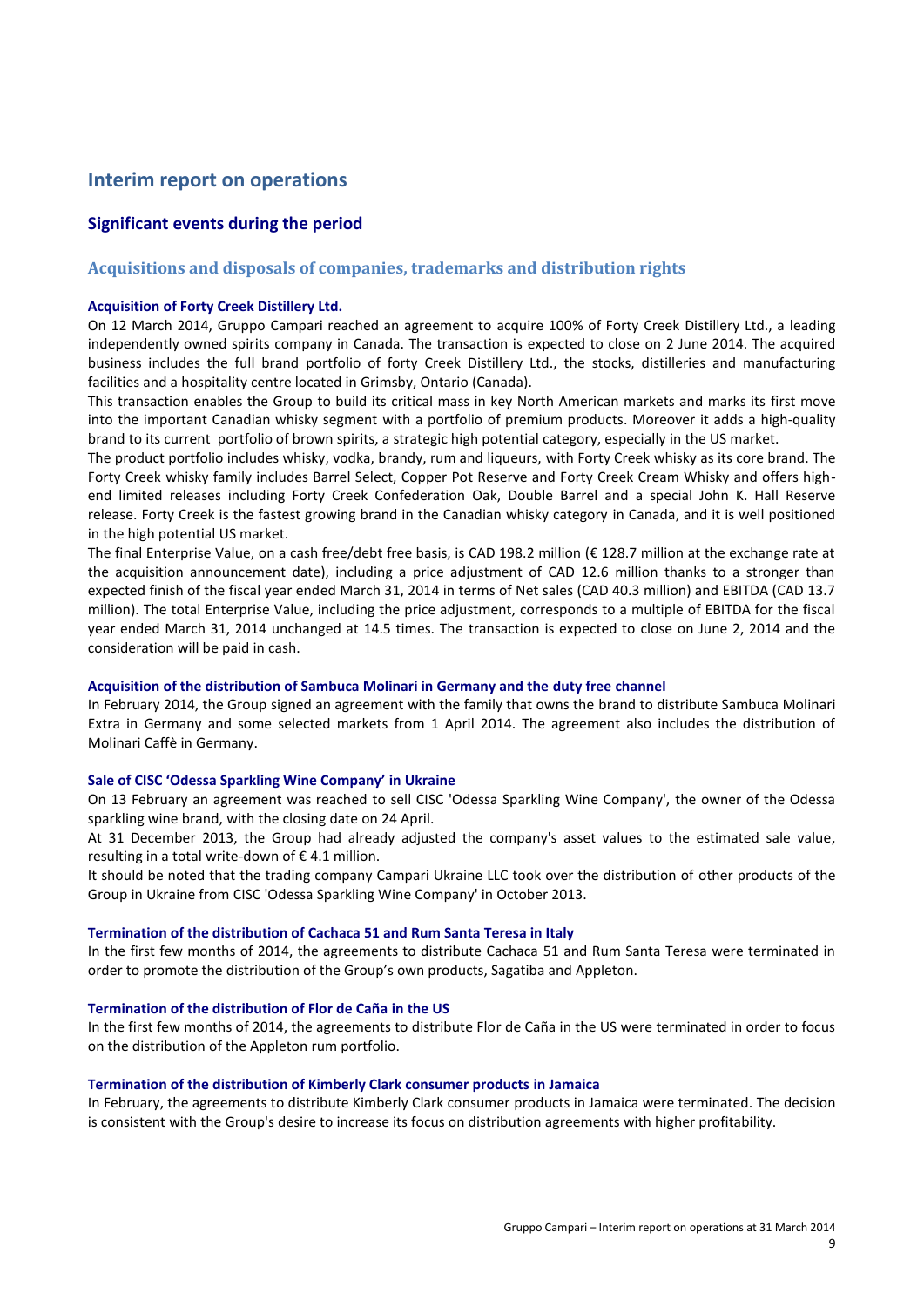#### **Innovation and new product launches**

#### **Launch of Crodino Twist**

In January 2014, a new product was launched in Italy created with two flavours from the Crodino brand - Crodino Twist Orange and Crodino Twist Red Fruits - both in larger sizes than the current Crodino.

#### **Launch of the new flavours of SKYY Green Apple Liqueurs**

In the first few months of 2014, the Green Apple flavour of the SKYY liqueurs was launched in Italy, with the aim of expanding the distribution of these products.

#### **Launch of Mondoro Vermouth**

In early 2014, the line extension in the premium vermouth segment of the Mondoro brand was launched in Russia. The new product, which is in addition to Mondoro sparkling wine that is currently sold in Russia, aims to increase the brand's presence in the premium market segment.

#### **Launch of the new Cinzano Vermouth drink**

In the first few months of 2014, the new Cinzano 1757 drink, a red vermouth that takes its name from the year the brand was created, was launched in Argentina and Italy. It will be positioned in the premium vermouth segment.

#### **Other significant events**

#### **Sponsorship agreement between Aperol and Manchester United**

In January 2014, Aperol announced its partnership with Manchester United.

Aperol will be the club's Official Global Spirits Partner from 1 January 2014 until the end of the 2016-2017 season. The brand will be present on Old Trafford's digital advertising board during home games of the Premier League, FA Cup and Capital One Cup. A 360° launch programme was also activated in the key markets, with above-the-line and belowthe-line communication, which includes on-trade, digital and public relations activities.

#### **Purchase of own shares**

Between 1 January and 31 March 2014, the Group bought 800,000 own shares at an average price of € 5.86, and sold 643,162 shares as a result of stock option exercises.

At 31 March 2014, the Parent Company held 5,273,662 own shares, equivalent to 0.91% of share capital.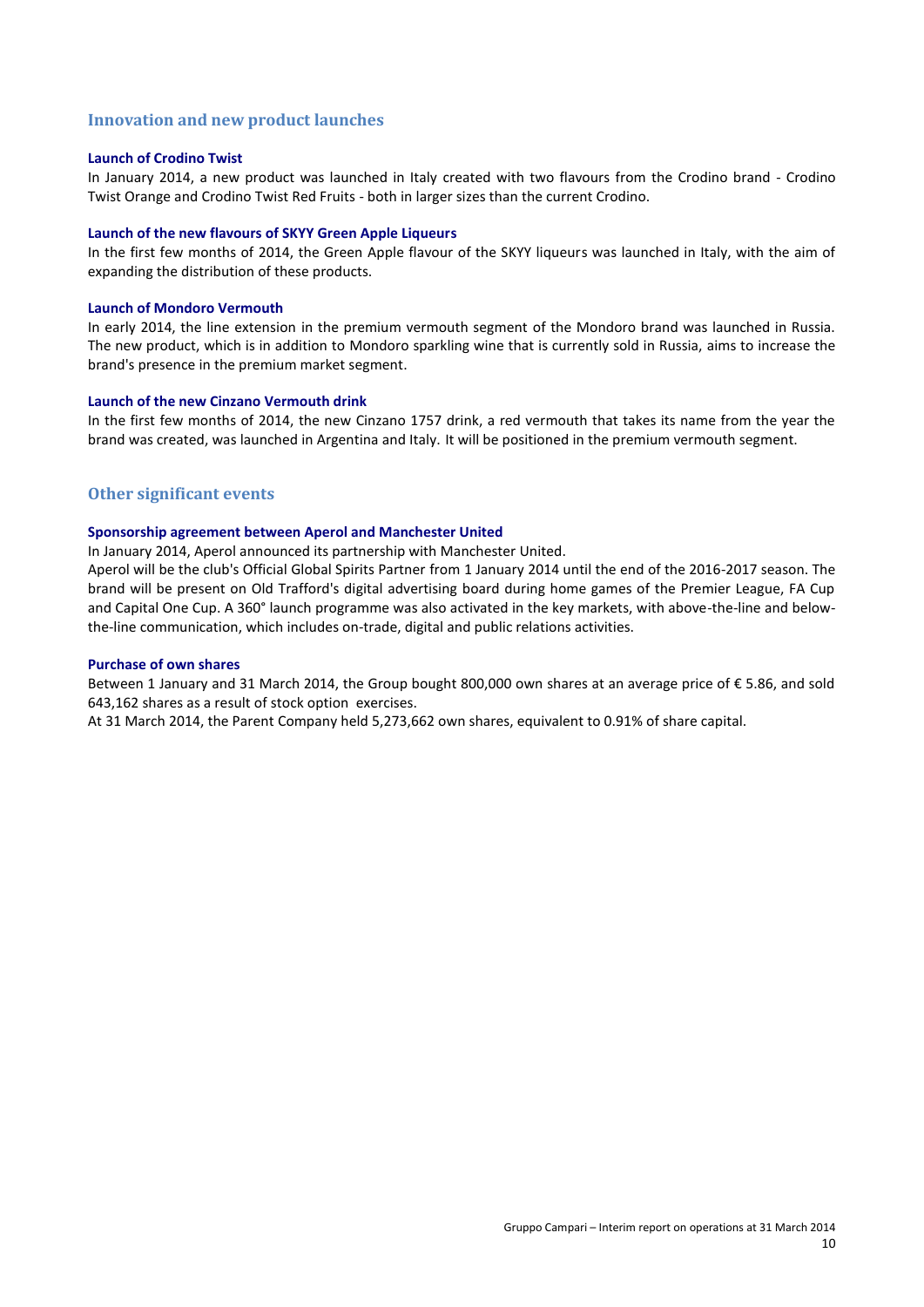# **Sales performance**

#### **Overall performance**

In the first quarter of 2014, the Group's net sales totalled € 288.7 million, an overall 8.4% decrease from last year. The change, broken down by organic, external and exchange rate components, is as follows:

|                      | $\epsilon$ million | % change vs. Q1 2013 |
|----------------------|--------------------|----------------------|
| Net sales in Q1 2014 | 288.7              |                      |
| Net sales in Q1 2013 | 315.2              |                      |
| <b>Total change</b>  | $-26.5$            | $-8.4%$              |
| of which:            |                    |                      |
| Organic change       | $-9.5$             | $-3.0%$              |
| External change      | 4.1                | 1.3%                 |
| Exchange rate effect | $-21.1$            | $-6.7%$              |
| <b>Total change</b>  | $-26.5$            | $-8.4%$              |

#### **Organic change**

The organic reduction of 3.0% during the quarter is analysed in detail by market and brand in the following paragraphs.

Following two consistently solid monthly performances, weaker shipments in March impacted full quarterly results. Specifically, the end of the quarter was affected by a slowdown in Russia due to a less dynamic market and tightened credit control, shipment phasing in the US, and the late Easter which resulted in shifting key promotional programs, and thus shipments, into the second quarter in most European markets.

As a total, during the quarter under review, satisfactory performance in certain countries such as Italy, Brazil and Argentina offset double-digit sales decreases in Russia and Jamaica and the smaller decrease in other markets such as the US, Germany and Australia.

Furthermore, the decrease during the period was affected by the decline in sales in the sparkling wine area, which on the whole were down by about 10%, and especially Cinzano and Mondoro, which were heavily affected by the ongoing crisis in the Russian market.

Lastly, it should be noted that the seasonality of the Group's business traditionally results in a first quarter that is less significant with respect to overall shipments than other quarters of the year.

#### **External change**

External growth of 1.3% was attributable to the net effect of acquisitions, new distribution agreements and the termination of distribution agreements. It should be noted that the agreements reached during the quarter to acquire Forty Creek Distillery Ltd are not reflected in the external change for the period since the closing is scheduled for June 2014.

The main components of this change were:

- the distribution, from 1 July 2013, of the entire William Grant&Sons portfolio in Germany including Glenfiddich, Grant's and Balvenie Scotch whisky, Sailor Jerry rum and Hendrick's gin;
- the acquisition in September 2013 of the Copack business in Australia;
- the distribution of other third-party brands including Bulldog Gin from 1 January 2014;
- the termination of several distribution agreements, including Kimberly Clark in Jamaica, Russian Standard vodka in Germany and Caffè Lavazza in Russia.

The impact of these factors on the quarterly sales is analysed in the table below:

| Breakdown of external change                      | % change vs. Q1 2013 | $\epsilon$ million |
|---------------------------------------------------|----------------------|--------------------|
| Distribution of William Grant&Sons in Germany (*) | 1.5%                 | 4.7                |
| Other third-party brands distributed              | 0.2%                 | 0.8                |
| New bottling business in Australia                | 0.9%                 | 2.8                |
| Termination of distribution for third parties     | $-1.3%$              | $-4.2$             |
| <b>Total external change</b>                      | 1.3%                 | 4.1                |

(\*): excluding Tullamore Dew Irish whisky previously distributed by the Group in the market since 2012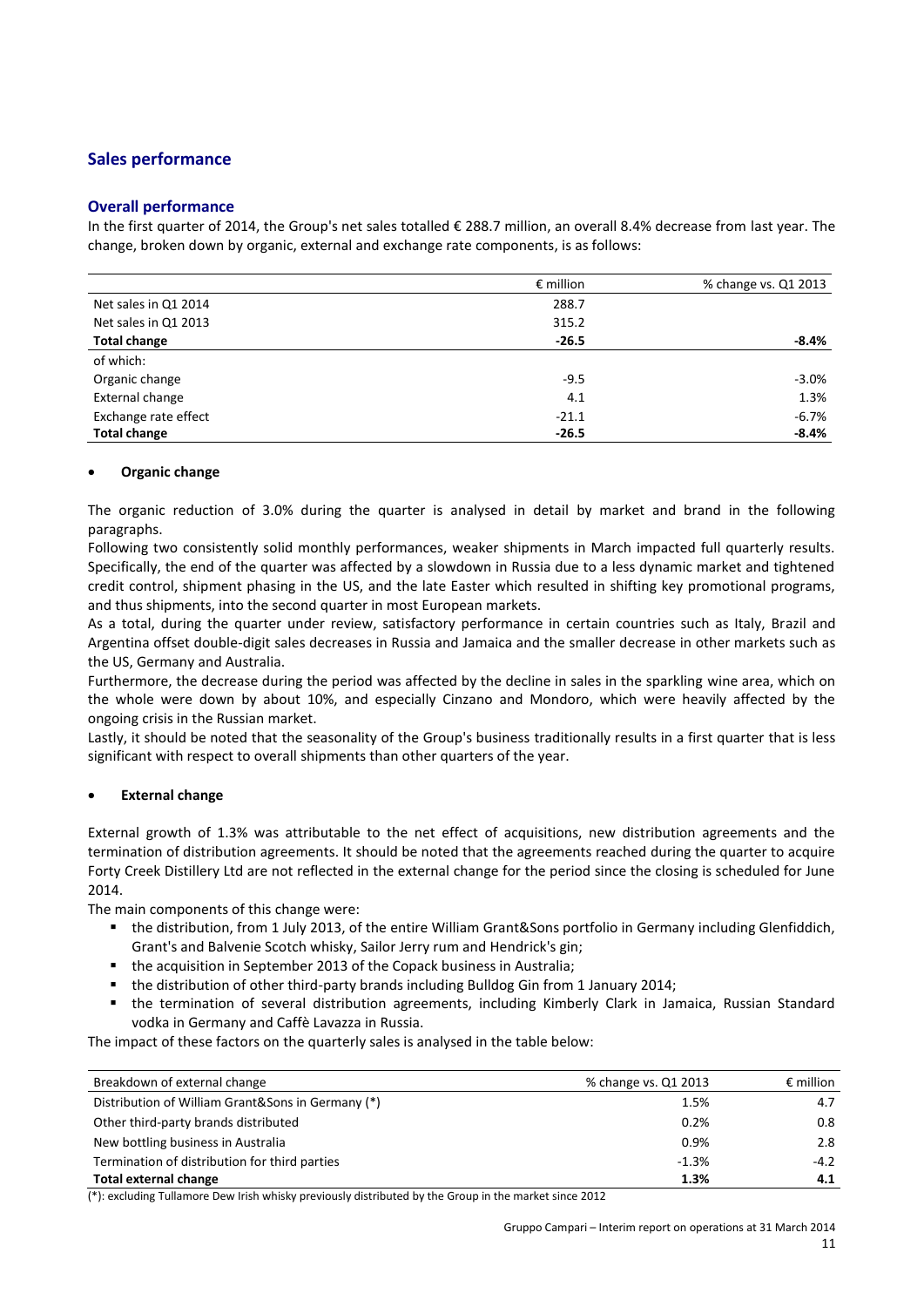#### **Exchange rate effect**

The negative exchange rate effect (6.7%) was due to the large devaluation in average exchange rates compared to 2013 on some of the functional currencies of Group companies such as the Jamaican Dollar (-14.9%), the Argentine Peso (-36.6%), the Australian Dollar (-16.8%), the Brazilian Real (-18.7%), the Russian Rouble (-16.5%) and the US Dollar (-3.6%).

The table below shows the average exchange rates for the first quarter of 2014 and spot rates at 31 March 2014 for the Group's major currencies, together with the percentage change compared with the corresponding exchange rates in 2013.

|                             | Average exchange rates |                         |               | Spot exchange rates     |
|-----------------------------|------------------------|-------------------------|---------------|-------------------------|
|                             | Q1 2014                | Change compared to 2013 | 31 March 2014 | Change compared to 2013 |
|                             | :1 Euro                | %                       | :1 Euro       | %                       |
| US Dollar (USD)             | 1.370                  | $-3.6%$                 | 1.379         | $-7.1%$                 |
| Jamaican Dollar (JMD)       | 147.445                | $-14.9%$                | 150.697       | $-16.5%$                |
| Mexican Peso (MXN)          | 18.135                 | $-8.0\%$                | 18.015        | $-12.2%$                |
| Brazilian Real (BRL)        | 3.240                  | $-18.7%$                | 3.128         | $-17.8%$                |
| Argentine Peso (ARS)        | 10.448                 | $-36.6%$                | 11.035        | $-40.6%$                |
| <b>Russian Rouble (RUB)</b> | 48.090                 | $-16.5%$                | 48.780        | $-18.5%$                |
| Australian Dollar (AUD)     | 1.527                  | $-16.8%$                | 1.494         | $-17.6\%$               |
| Chinese Yuan (CNY)          | 8.359                  | $-1.7%$                 | 8.575         | $-7.2%$                 |
| UK Pound (GBP)              | 0.828                  | 2.9%                    | 0.828         | 2.1%                    |
| Swiss Franc (CHF)           | 1.224                  | 0.4%                    | 1.219         | $-0.0%$                 |

In the following paragraphs, changes in quarterly sales are analysed in relation to performance in the Group's key markets. In terms of organic change for the period, the trends for the core products in each of the major markets are discussed. Lastly, the performance of the main brands is shown at global level.

#### **Sales by region**

The breakdown of business by region, shown in the following table, is broadly in line with that in 2013. However, there was a slight increase in contribution to consolidated sales of Italy and other European countries compared with the Americas and Rest of the world, due to an organic decrease and a significant exchange rate effect that negatively affected some of the markets in these two areas.

|                                 | 2014               |        |                    | 2013   |             |  |
|---------------------------------|--------------------|--------|--------------------|--------|-------------|--|
|                                 | $\epsilon$ million | %      | $\epsilon$ million | %      | 2014 / 2013 |  |
| Americas                        | 118.7              | 41.1%  | 142.2              | 45.1%  | $-16.5%$    |  |
| Italy                           | 78.7               | 27.3%  | 75.0               | 23.8%  | 4.9%        |  |
| Rest of Europe                  | 61.0               | 21.1%  | 60.4               | 19.2%  | 1.0%        |  |
| Rest of the world and duty free | 30.3               | 10.5%  | 37.6               | 11.9%  | $-19.3%$    |  |
| Total                           | 288.7              | 100.0% | 315.2              | 100.0% | $-8.4%$     |  |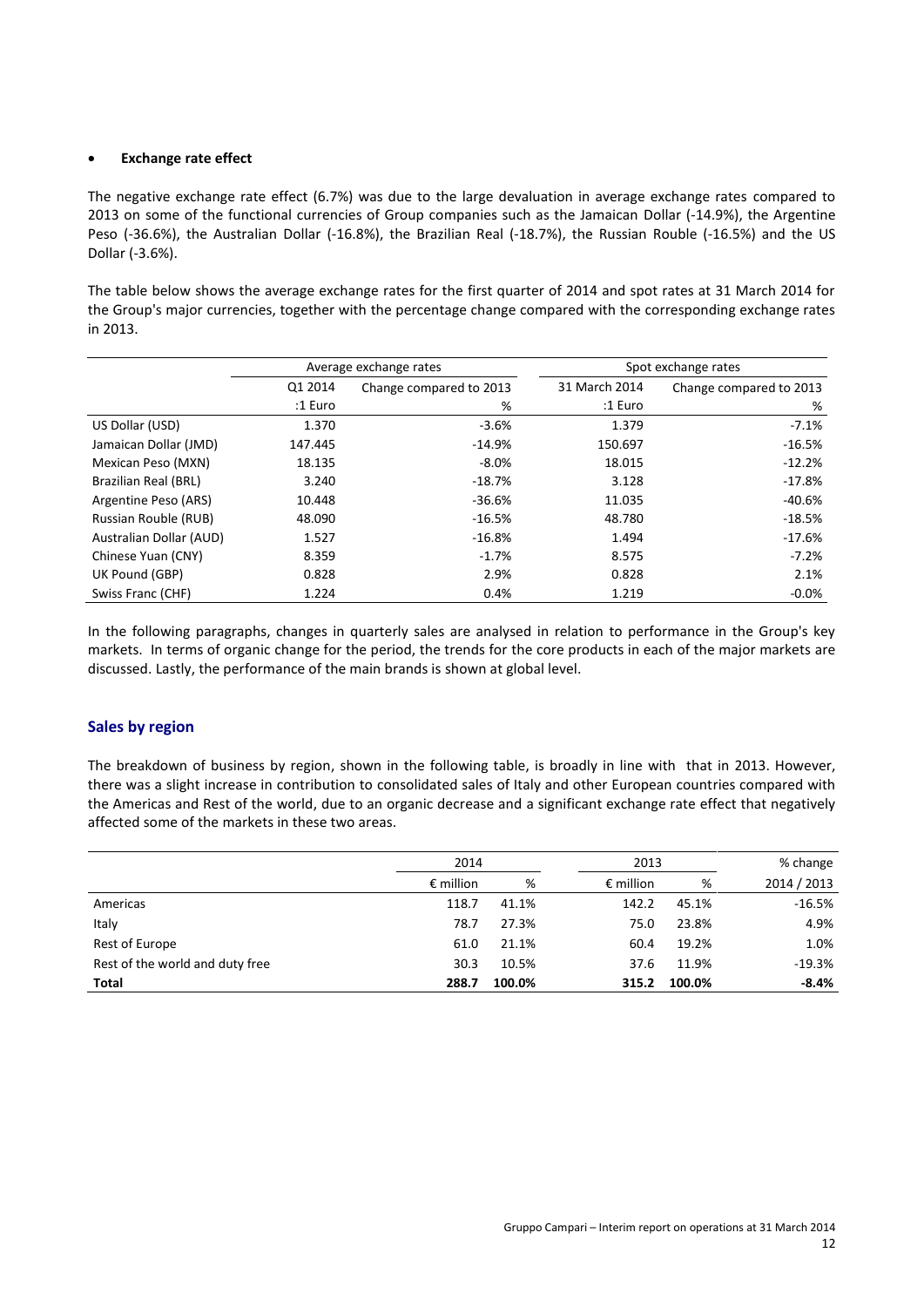#### **Americas**

The Americas posted an organic decrease of 4.8%. In this region sales are broken down into the main markets with organic, external and exchange rate changes provided for these markets:

|                       | Percentage     | 2014               |                | 2013               |                 | % change             |
|-----------------------|----------------|--------------------|----------------|--------------------|-----------------|----------------------|
|                       | of Group sales | $\epsilon$ million | %              | $\epsilon$ million | %               | 2014 / 2013          |
| US                    | 20.2%          | 58.3               | 49.1%          | 61.8               | 43.5%           | -5.7%                |
| Jamaica               | 9.9%           | 28.6               | 24.1%          | 46.6               | 32.8%           | $-38.5%$             |
| Brazil                | 3.9%           | 11.3               | 9.5%           | 12.6               | 8.9%            | $-10.5%$             |
| Argentina             | 2.8%           | 8.1                | 6.8%           | 8.7                | 6.1%            | $-6.7%$              |
| Canada                | 1.8%           | 5.2                | 4.4%           | 6.6                | 4.6%            | $-20.7%$             |
| Other countries       | 2.5%           | 7.2                | 6.0%           | 5.9                | 4.2%            | 20.6%                |
| <b>Total Americas</b> | 41.1%          | 118.7              | 100.0%         | 142.2              | 100.0%          | $-16.5%$             |
|                       |                |                    |                |                    |                 |                      |
| Breakdown of % change | Total          |                    | Organic change |                    | External change | Exchange rate effect |
| US.                   | $-5.7\%$       |                    | $-2.8%$        |                    | 0.6%            | $-3.5%$              |
| Jamaica               | -38.5%         |                    | $-25.6%$       |                    | $-2.2%$         | $-10.7%$             |
| Brazil                | $-10.5%$       |                    | 10.0%          |                    | 0.0%            | $-20.5%$             |
| Argentina             | $-6.7%$        |                    | 47.3%          |                    | 0.0%            | $-54.0%$             |
| Canada                | $-20.7%$       |                    | $-10.7%$       |                    | 0.0%            | $-10.0%$             |
| Other countries       | 20.6%          |                    | 34.6%          |                    | 4.4%            | $-18.4\%$            |
| <b>Total Americas</b> | $-16.5%$       |                    | $-4.8%$        |                    | $-0.3%$         | $-11.4%$             |

In the **US**, which is the Group's second largest market after Italy with 20.2% of consolidated revenues, and the main market in the Americas, the organic decrease of 2.8% was due to a positive start-up of shipments in January and February which was negatively impacted by slower shipments in March affecting sales performance for the entire quarter.

**SKYY**, which is ranked first in the Group's sales in the US, the market representing 75% of sales for the entire franchise, posted an organic decrease of 8.7% due to the continuing weak performance of SKYY Vodka which was partially offset by the excellent performance of the Infusions range, which had double-digit growth, due in part to the positive impact of the launch of new flavours, and especially vanilla and peach, which were launched at the end of 2013 and were well received by the market.

**Wild Turkey**, which is ranked second in the Group's sales in the US, the market representing 53.7% of sales for the entire franchise, ended the period with an organic decrease of 4.1%. Note that the comparison with the corresponding quarter of 2013 is affected by high sales reported in March 2013 in anticipation of price increases applied in the second quarter.

Within the franchise, an organic loss of 4.8% was posted for Wild Turkey and 2.8% for American Honey. It should be stressed that both brands showed signs of positive depletion following the good performance and growth in the whisky and flavoured whisky markets.

The category of Italian **aperitifs** and specialties was particularly strong with excellent performance in the US. The most important products in this category include Campari, for which the US is the brand's fifth largest market, as well as Aperol, despite the relatively small percentage of the latter out of the total portfolio.

Lastly, there was also a positive organic contribution from Carolans (+15.2%) and Espolòn tequila (+35.6%). Performance was positive for the portfolio of Jamaican rums (Appleton and W&N White Overproof), for which the implementation of new marketing strategies is planned for the second half of the year.

In **Brazil** and **Argentina**, which are the Group's sixth and seventh largest markets representing 3.9% and 2.8% of consolidated sales respectively, performance of the Group's premium brands was particularly impressive. Organic growth was 10.0% and 47.3% respectively.

Of the premium brands, **Campari**, which counts these countries as the second and third most important markets, continues its positive consumption trend, especially with the recruitment of new consumers. In fact, the brand grew by 17.2% in Brazil and continues to show triple-digit growth in Argentina.

**SKYY franchise** for which Brazil represents the second largest market globally, grew 17.6% also thanks to effective promotional campaigns during the Carnival period in Rio de Janeiro.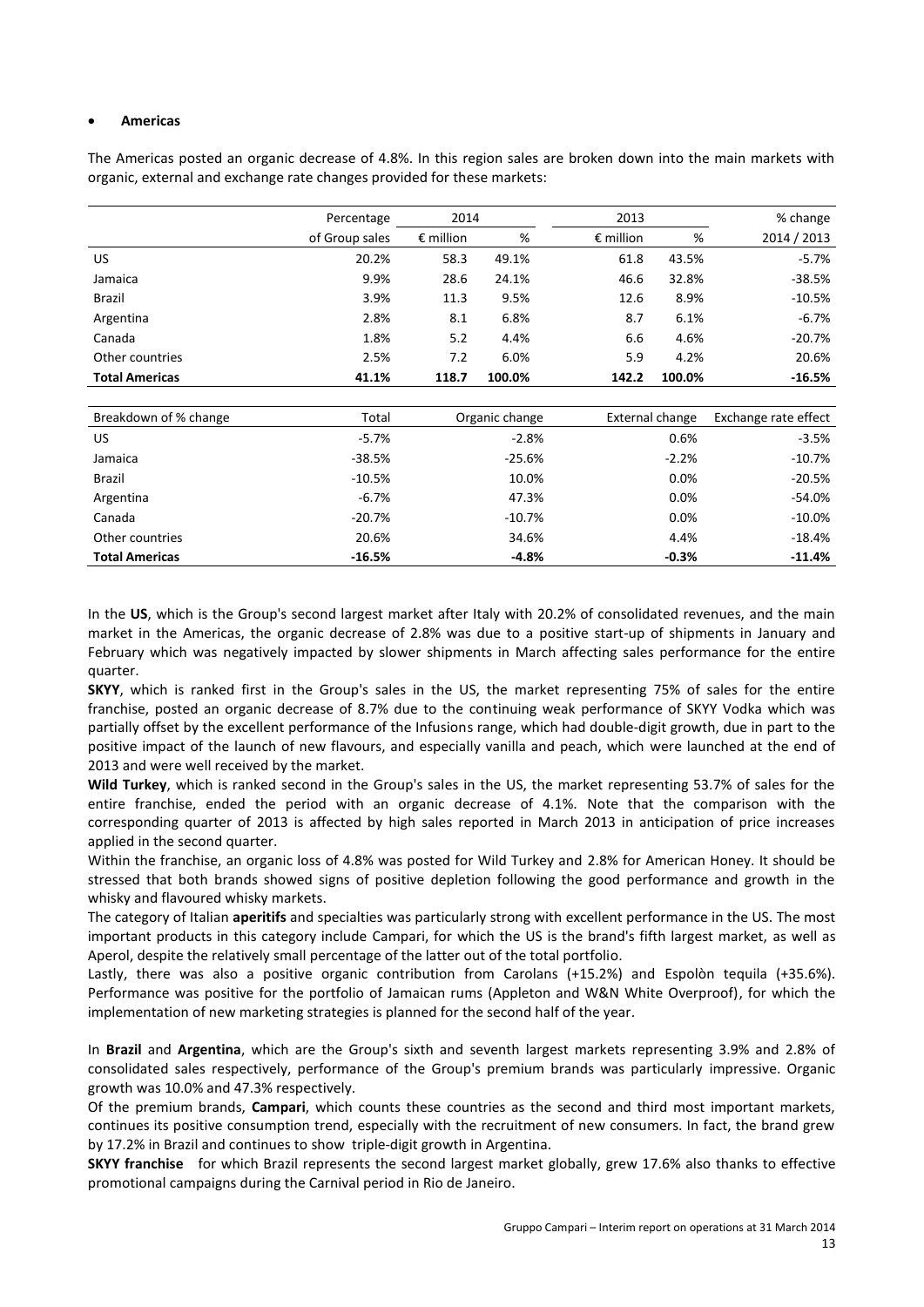Local brands in the Brazilian market posted overall good performance (+2.3%) due to **Dreher's** sound performance, which offset the negative trend reported for **Admix Whiskies**.

**Cinzano vermouth** continues to report excellent performance in Argentina with organic growth of 15.1%.

Sales in **Jamaica,** the Group's third largest market with 9.9% of consolidated revenues, were down by 25.6%. In addition to the previously noted effect from the overall organic reduction resulting from the merchandise and sugar business, there was an organic reduction of the rum portfolio that had lower sales due to the impact of different shipment phasing compared with the first quarter of 2013 both in domestic and export markets. It is projected that this temporary impact, which partially affected stock levels in many markets, will, to a large extent, be reabsorbed during the year.

In **Canada**, where Appleton represents nearly half of the revenues, the organic reduction reported for this brand (11.1%) was also impacted by the effects noted above. This impact more than offset the good performance of other major brands in this market such as Campari and SKYY Vodka. Overall, sales for the area were down organically by 10.7% during the period.

#### **Italy**

Italy, which accounts for 27.3% of consolidated sales, grew by 5.2% in the first quarter on an organic basis. It should be recalled that in 2013 the market experienced a considerable mismatch between sales and consumption due to the introduction of new legislative provisions concerning payment terms that had a sharp impact on sales in the first quarter, the effects of which were gradually absorbed in later quarters leading to a gradual recovery in the growth of the main brands.

In particular, in the first quarter of 2014, in the area of long aperitifs, **Campari**, the Group's largest brand, grew by 7% in Italy, the largest of the brand's core markets. **Aperol**, a brand for which Italy accounts for about 58% of sales, ended the quarter with a moderate performance due to tough comps of the first quarter of 2013. With regard to single-serve aperitifs, excellent performance was posted by **Campari Soda** (+14.4%) and by **Crodino**, which grew by 25.8% also thanks to the excellent launch of the new product Crodino Twist, which has been distributed since January 2014 in both the on-trade and off-trade channels. In the area of soft drinks, **Lemonsoda** grew by 13.9%.

Both Sella&Mosca still wines and Cinzano (sparkling wines and vermouth) rose substantially with growth of 13.3% and 23.2% respectively.

In addition, it should be noted that the timing of the Easter holidays, which were later than the previous year, had a negative impact on the quarterly sales in Italy and led to the shift t of several orders to the second quarter.

## **Rest of Europe**

|                             | Percentage     | 2014               |                | 2013               |                 | % change      |
|-----------------------------|----------------|--------------------|----------------|--------------------|-----------------|---------------|
|                             | of Group sales | $\epsilon$ million | %              | $\epsilon$ million | %               | 2014 / 2013   |
| Germany                     | 9,4%           | 27,1               | 44,4%          | 26,0               | 43,1%           | 4,1%          |
| Russia                      | 2,5%           | 7,2                | 11,7%          | 12,7               | 21,1%           | $-43,8%$      |
| Other countries             | 9,3%           | 26,8               | 43,9%          | 21,6               | 35,8%           | 23,8%         |
| <b>Total Rest of Europe</b> | 21,1%          | 61,0               | 100,0%         | 60,4               | 100,0%          | 1,0%          |
|                             |                |                    |                |                    |                 |               |
|                             |                |                    |                |                    |                 | Exchange rate |
| Breakdown of % change       | Total          |                    | Organic change |                    | External change | effect        |
| Germany                     | 4,1%           |                    | $-5,7%$        |                    | 9,8%            | 0.0%          |
| Russia                      | -43,8%         |                    | $-24,0%$       |                    | $-8,7%$         | $-11,1%$      |
| Other countries             | 23,8%          |                    | 22,2%          |                    | 2,1%            | $-0.5%$       |
| <b>Total Rest of Europe</b> | 1,0%           |                    | 0,4%           |                    | 3,1%            | $-2,5%$       |

Organic growth of 0.4% in the Rest of Europe can be broken down into the following main markets:

**Germany**, which is the Group's fourth largest market with about 10% of consolidated sales and the most important country in the Rest of Europe area, posted an organic decline of 5.7%, which was more than offset by the external component (+9.8%) from the distribution of the entire William Grant&Sons portfolio, net of certain brands that are no longer distributed, including Russian Standard.

With regard to this market, it should also be noted that the organic portion of the business was impacted by a late Easter holiday, which led to the shift of several orders to the second quarter. As a result, **Campari**, **Cinzano**, **SKYY**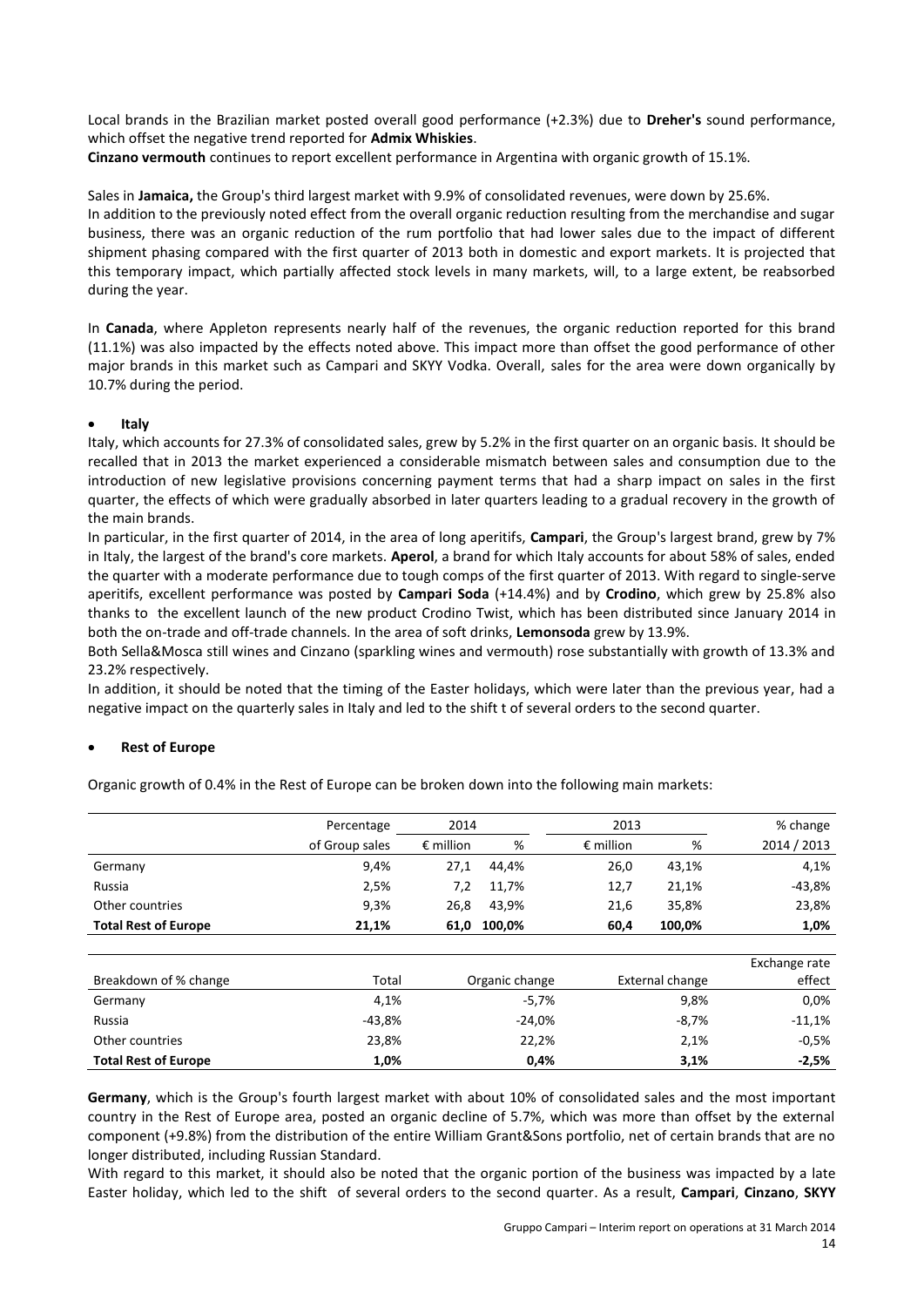**Vodka**, **Ouzo** and **GlenGrant** posted a decrease, which was partly offset by the good performance of **Aperol**, which resumed its growth in the first quarter (+6.5%), **Frangelico**, **Cynar**, **Crodino** and third party brands.

In **Russia**, the second-largest market in the Rest of Europe area, registered an organic decline of 24.0% due to the significant slowdown affecting the Russian economy due to both internal and external pressures, including the heavy political crisis in Ukraine which is still unfolding. The rouble suffered repercussions from this crisis losing 16.5% in comparison to average rates for the first quarter of 2013. However, in this highly unstable environment, the premium market segment is less affected than value products.

In this difficult situation, the Group has prioritized credit control to avoid negative impact on future profitability in the area. As a result, the main brands in that market, **Mondoro**, **Cinzano sparkling wine** and **Cinzano vermouth** posted organic declines of 32.2%, 1.3% and 44.9% respectively.

The **other countries in the area** had impressive results on the whole, with organic growth of 22.2%, due in particular to **Austria**, **France** and **Belgium**. The three most important brands in these countries, **Campari**, **Aperol** and **GlenGrant** posted double-digit growth.

#### **Rest of the world and duty free**

The Rest of the world area, which posted an organic decline of 18.0%, can be broken down among Australia and other countries in the area, including the duty free channel:

|                                | Percentage     | 2014               |        | 2013               |        | % change    |
|--------------------------------|----------------|--------------------|--------|--------------------|--------|-------------|
|                                | of Group sales | $\epsilon$ million | %      | $\epsilon$ million | %      | 2014 / 2013 |
| Australia                      | 5,0%           | 14.6               | 48.0%  | 14.8               | 39.4%  | $-1,6%$     |
| Other countries                | 5,5%           | 15.8               | 52.0%  | 22.8               | 60.6%  | $-30.8\%$   |
| <b>Total Rest of the world</b> | 10,5%          | 30,3               | 100,0% | 37.6               | 100.0% | $-19,3%$    |

| Breakdown of % change          | Total    | Organic change | External change | Exchange rate<br>effect |
|--------------------------------|----------|----------------|-----------------|-------------------------|
| Australia                      | $-1,6%$  | $-4.6%$        | 19,0%           | $-16,0\%$               |
| Other countries                | $-30.8%$ | $-26.6%$       | 0.2%            | $-4.3%$                 |
| <b>Total Rest of the world</b> | -19,3%   | $-18.0\%$      | 7.6%            | $-8,9%$                 |

The sharp decline in the area was due to the large decrease in the duty free channel as a result of a change in promotional phasing as compared to 2013. Excluding this part of the business, the area had an organic decrease of 7.0%.

**Australia** is the main market in this area with 5% of consolidated sales (the Group's fifth largest market) and 60% of sales in the area excluding duty free. In this market there was an organic decrease of 4.6% due to **American Honey** and **American Honey ready-to-drink**, and it was only partially offset by the stable performance of other core brands such as **Wild Turkey ready-to-drink** and **Riccadonna**, but also by the good performance of brands such as Campari and Aperol with a growing importance in this market. However, it should be noted that the Australian market continues to face strong competitive pressure in the brown spirits segment leading to conservative projections for the remainder of the current year despite Group performance which continues to be satisfactory in comparison to leading market competitors.

Among the other countries in this area, Nigeria, China and South Africa reported good performance (+83.6%, +11.1% and +36.3% respectively) making it possible to recover lagging performance reported in Japan (-40.6%) and New Zealand (-35.5%). In particular, the leading brands in the area include Campari and SKYY Vodka with good performance, which was partially offset by decreases in Wild Turkey and Jamaican rums.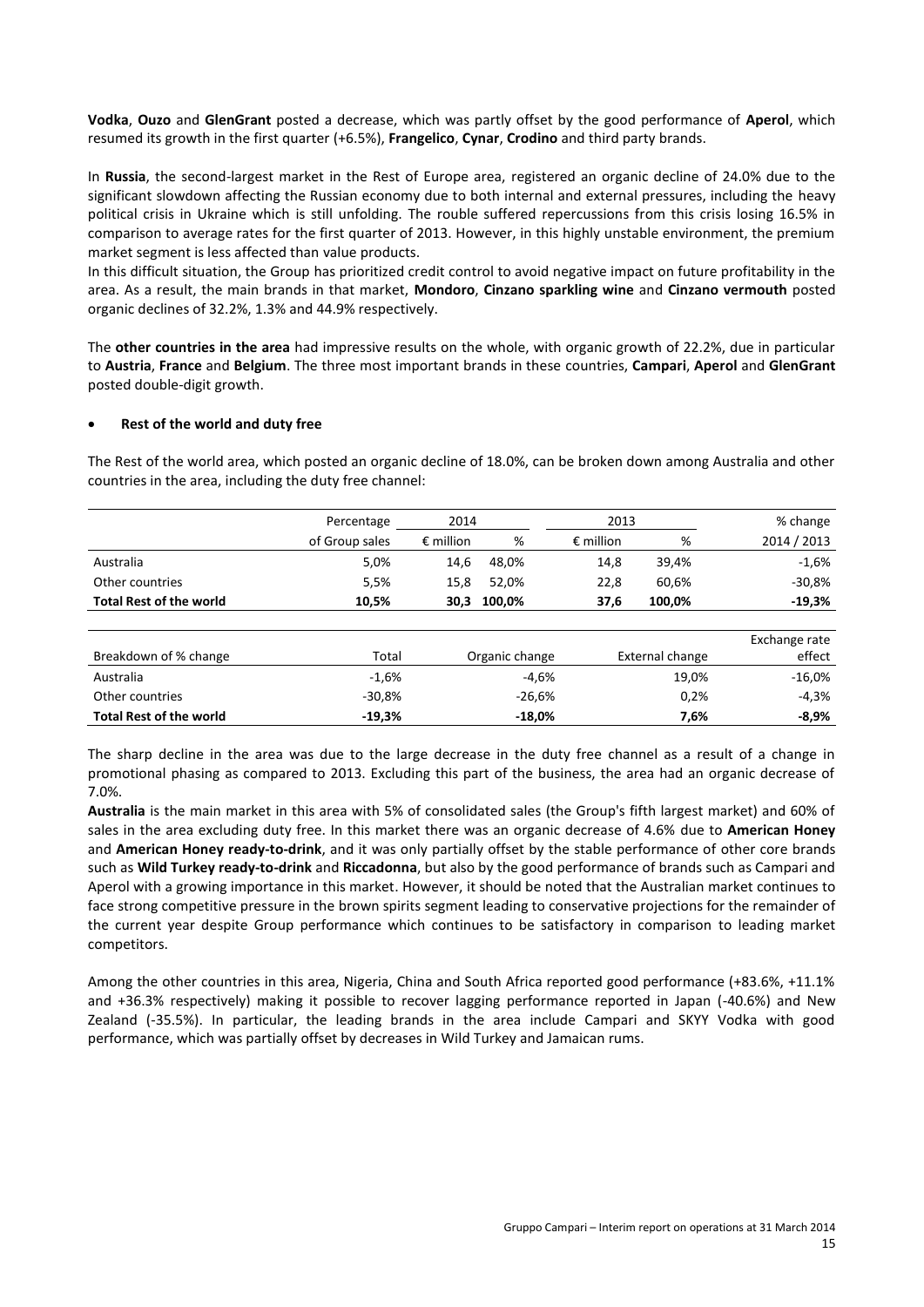#### **Sales by major brands at the consolidated level**

Below is a summary of organic and total growth of the Group's major brands in the first quarter with comments on the most significant organic changes to supplement information already provided on individual markets.

|                                                  | Percentage     | Organic  | Total    |
|--------------------------------------------------|----------------|----------|----------|
|                                                  | of Group sales | change % | change % |
| <b>Top Franchises</b>                            |                |          |          |
| Campari                                          | 10,1%          | 17,2%    | 8,0%     |
| Aperol                                           | 9,4%           | 11,1%    | 10,5%    |
| <b>SKYY</b>                                      | 10,5%          | $-4,0%$  | $-8,8%$  |
| Wild Turkey                                      | 8,7%           | $-6,5%$  | $-15,4%$ |
| Jamaican rums                                    | 6,4%           | $-13,5%$ | $-23,3%$ |
| Cinzano                                          | 5,1%           | $-12,5%$ | $-22,6%$ |
| <b>Local brands</b>                              |                |          |          |
| Campari Soda                                     | 5,3%           | 15,3%    | 15,3%    |
| Crodino                                          | 4,2%           | 24,6%    | 24,6%    |
| Lemonsoda drinks                                 | 2,4%           | 12,7%    | 12,7%    |
| Brazilian brands (Old Eight, Drury's and Dreher) | 1,9%           | 2,3%     | $-16,7%$ |
| Other liqueurs, wines, tequila and Scotch whisky |                |          |          |
| Carolans and Frangelico                          | 3,0%           | 0,8%     | -4,5%    |
| Tequila (Cabo Wabo and Espolòn)                  | 1,5%           | 0,5%     | -4,2%    |
| GlenGrant and Old Smuggler                       | 1,7%           | $-2,9%$  | $-13,1%$ |
| Other sparkling wines (Riccadonna and Mondoro)   | 1,8%           | $-14,8%$ | $-26,0%$ |
| Sella & Mosca wines                              | 1,2%           | $-4,0%$  | $-4,1%$  |

**Campari**, which represented about 10% of the Group's sales in the first quarter, generated organic growth of 17.2% during the quarter, which, in absolute terms, is the largest contributor to the total organic component during the period.

This growth came from all the major markets analysed above, Italy (+7.0%), Brazil (+17.3%) and Argentina (+144.2%), while the reduction reported in Germany (-10.8%) was mainly absorbed by good performance in other markets in central Europe (Austria, France and Belgium) and the ongoing growth in new markets such as Nigeria.

**Aperol,** which represented about 9% of consolidated sales, reported organic growth of 11.1% due to good performance in Germany (+6.5%) and other markets in central Europe, and flat sales in Italy.

The **SKYY** franchise, which represents about 10% of the Group's sales, ended the quarter with an organic decline of 4.0%.

The market that contributed most to this decrease was the US, a core market for this franchise, due to the effects explained above in the market analysis.

Within this franchise, with the launch of the new peach and vanilla flavours, SKYY Infusions posted positive performance of 11% in the US, which partially offset the organic decrease (13.6%) in SKYY Vodka sales.

With regard to other countries, SKYY Vodka performed well in Brazil (+18.2%), Canada (+8.0%), South Africa and Argentina with triple-digit growth in the latter two markets, while results in other countries such as Italy and Germany were mostly unchanged.

The **Wild Turkey** franchise, which represents about 9% of the Group's revenues, posted an organic decline of 6.5% brought about by its three core markets, the US, Australia and Japan, which account for 95% of its overall sales.

In particular, in Australia the decrease was due to American Honey and American Honey ready-to-drink, which suffered most from the tensions in the brown spirit market, while Wild Turkey ready-to-drink, the market's leading brand, remained stable.

In the US and Japan, the phasing of sales should absorb the quarterly decrease during the year.

The Jamaican rums, **Appleton Estate**, **W&N White Overproof** and **Coruba**, were down by 13.5% overall on an organic basis. Several key markets such as Jamaica, Canada, New Zealand and the UK posted a decrease that was only partially offset by modest gains in the US due to a change in the phasing of sales from 2013, the first year the acquisition was consolidated.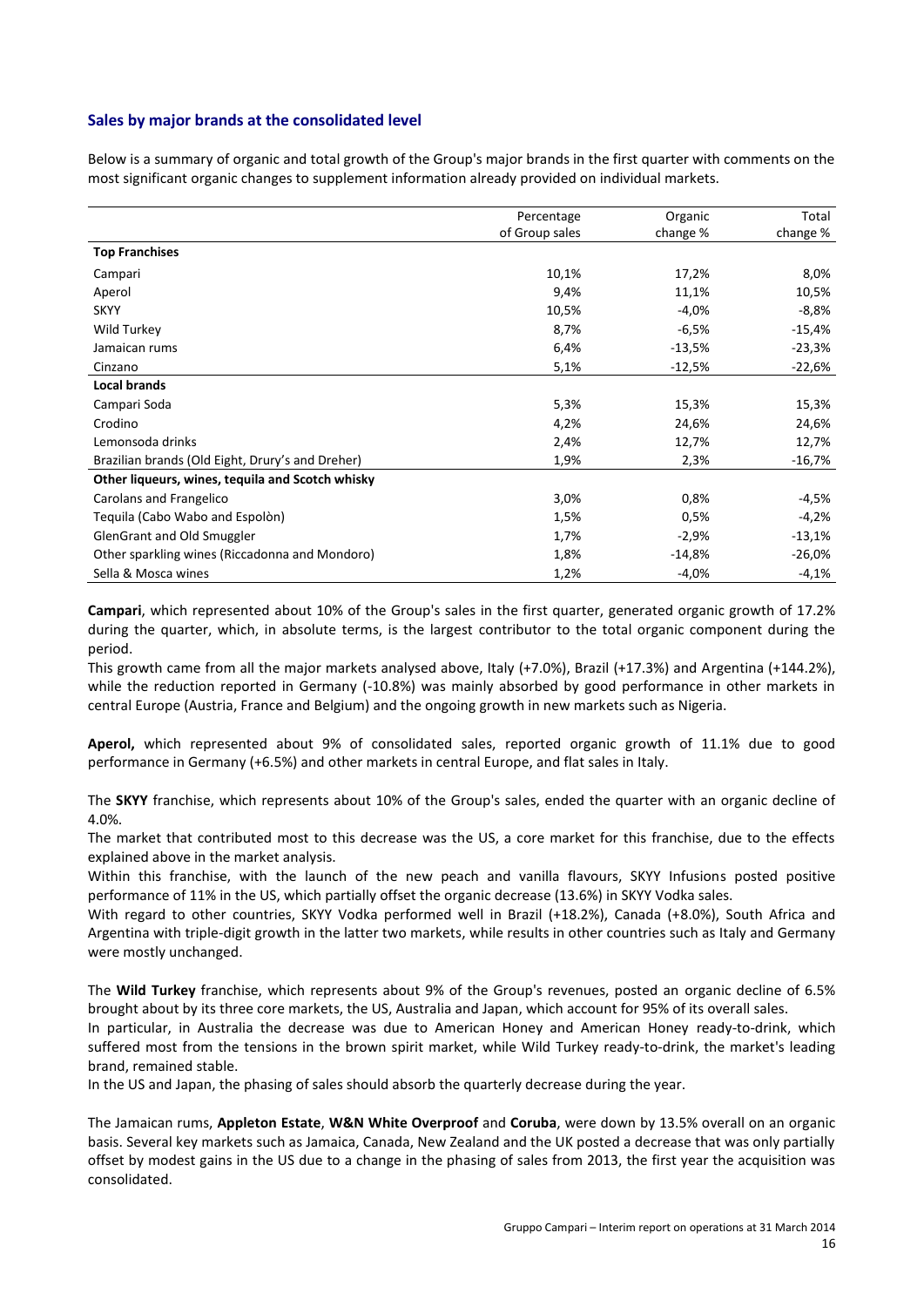The **Cinzano** franchise, which represents about 5% of consolidated sales, posted an organic decrease of 12.5% during the quarter due to the previously noted impact from the crisis in the Russian market (-24.0%) and the decline in Germany (due in part to the timing of the Easter holidays), which were only partially offset by growth in the Argentine, US and Italian markets.

**Carolans** and **Frangelico**, which represent about 3% of consolidated revenues, generated organic growth of 0.8% during the quarter. To be specific, Carolans had satisfactory performance in its main market, the US.

**Cabo Wabo** and **Espolòn** tequilas, which represent about 1% of the Group's revenues, rose on the whole by 0.5% due to Espolòn's contribution in its main market, the US, and Cabo Wabo's contribution in other markets with a growing importance for the brand such as Canada and Australia.

**Campari Soda** and **Crodino,** which on the whole represent about 9% of the Group's sales, and the revenues from which are nearly totally concentrated in Italy, reported growth of 15.3% and 24.6% respectively during the quarter. Although it is still difficult to assess the performance of the January launch of Crodino Twist, it appears to be well received in both the on-trade and off-trade distribution channels.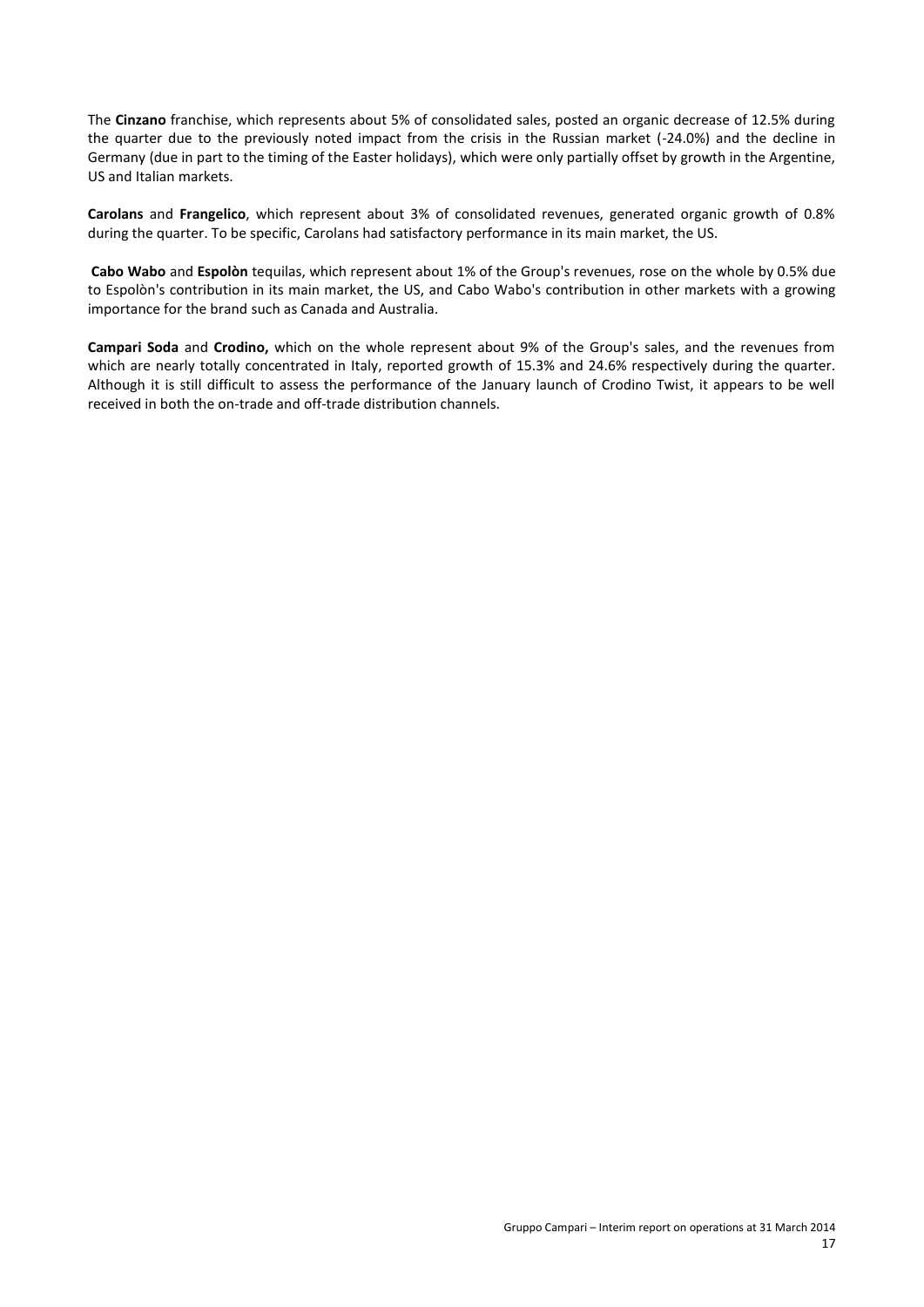#### **Income statement**

The situation outlined in the section above, depicting an organic reduction in sales and a sharp negative exchange rate effect, led to a decrease in the Group's operating results in the first quarter of 2014.

Specifically, the first quarter of the year, which, due to the seasonality of the business, contributes less to annual profitability, had a rather slow start that led to an organic reduction in sales of 3.0% and a 13.0% organic reduction in operating result before non-recurring components.

In addition, quarterly figures were affected by the devaluation of several currencies with respect to both sales (-6.7%) and result from recurring activities (-6.3%). It should be recalled that about 50% of the Group's consolidated sales are exposed to the fluctuations of exchange rates of currencies other than the Euro, and about 20% of sales are generated in US Dollars. However, the Group's direct presence in several markets makes it possible to recover a portion of these fluctuations at the level of profits as a result of costs incurred by subsidiaries in their functional currencies.

Therefore, looking at total changes including organic, external and exchange rate components, the result from recurring activities was down as compared to the first quarter of 2013 in both absolute terms (-19.5%) and as a percentage of sales (13.3% in 2014 compared to 15.1% in 2013) with a dilution of profitability of 180 basis points. The following table provides a breakdown of the total change in organic and external growth and the exchange rate effect.

|                                                 | 31 March 2014      | 31 March 2013      | Total change | of which: |          |               |
|-------------------------------------------------|--------------------|--------------------|--------------|-----------|----------|---------------|
|                                                 |                    |                    |              | organic   | external | exchange rate |
|                                                 | $\epsilon$ million | $\epsilon$ million | %            | %         | %        | %             |
| Net sales                                       | 288.7              | 315.2              | $-8.4%$      | $-3.0%$   | 1.3%     | $-6.7%$       |
| Cost of goods sold after distribution costs     | (143.7)            | (154.8)            | $-7.1%$      | $-2.8%$   | 2.5%     | $-6.7%$       |
| Gross profit after distribution costs           | 145.0              | 160.4              | $-9.6%$      | $-3.2%$   | 0.2%     | $-6.7%$       |
| Advertising and promotional costs               | (41.8)             | (45.3)             | $-7.7%$      | $-2.1%$   | 0.8%     | $-6.4%$       |
| <b>Contribution margin</b>                      | 103.2              | 115.1              | $-10.4%$     | $-3.6%$   | $-0.1%$  | $-6.8%$       |
| Overheads                                       | (64.8)             | (67.5)             | $-4.0%$      | 3.0%      | 0.0%     | $-7.0%$       |
| <b>Result from recurring activities</b>         | 38.3               | 47.6               | $-19.5%$     | $-13.0%$  | $-0.2%$  | $-6.3%$       |
| Non-recurring income (charges)                  | (1.1)              | 3.9                | $-127.4%$    |           |          |               |
| <b>Operating result</b>                         | 37.3               | 51.5               | $-27.6%$     |           |          |               |
|                                                 |                    |                    |              |           |          |               |
| Net financial income (expense)                  | (16.5)             | (12.0)             | 37.5%        |           |          |               |
| Profit before tax and non-controlling interests | 20.8               | 39.5               | $-47.3%$     |           |          |               |
|                                                 |                    |                    |              |           |          |               |
| Non-controlling interests                       | (0.1)              | (0.1)              | $-3.8%$      |           |          |               |
| Group profit before tax                         | 20.7               | 39.4               | $-47.4%$     |           |          |               |
| Total depreciation and amortisation             | (8.8)              | (9.5)              | $-7.5%$      | $-4.0%$   | 3.7%     | $-7.2%$       |
| <b>EBITDA before non-recurring income and</b>   |                    |                    |              |           |          |               |
| charges                                         | 47.1               | 57.1               | $-17.5%$     | $-11.5%$  | 0.4%     | $-6.5%$       |
| <b>EBITDA</b>                                   | 46.1               | 61.0               | $-24.4%$     |           |          |               |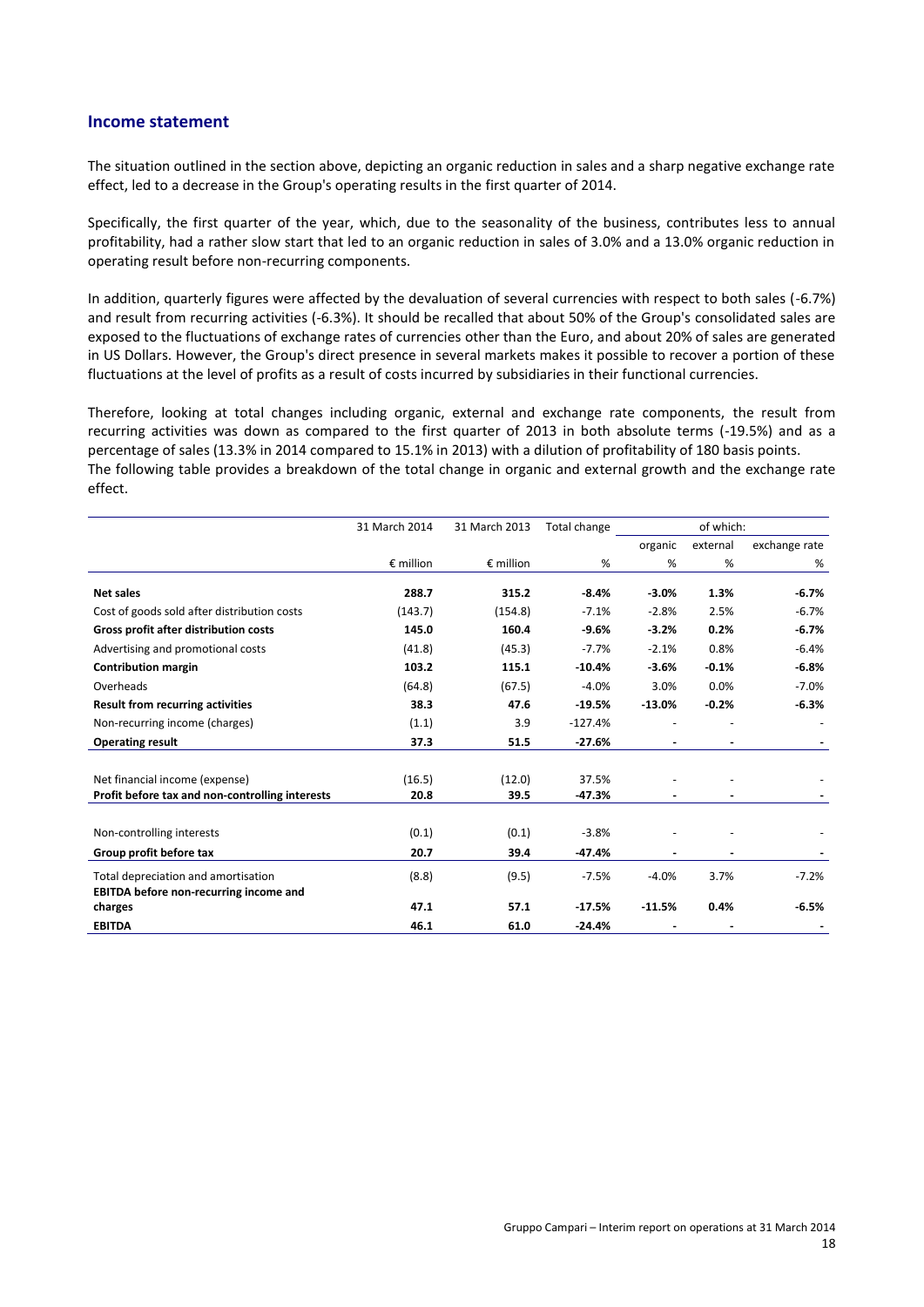The following table provides a breakdown of the income statement with respect to profitability as a percentage of sales with a separate indication of profitability on an organic basis with the resulting variation of profitability, expressed in basis points, as compared to 2013.

| Summary of profitability as % of sales                                               | At 31 March 2014            |                         | At 31 March 2013 | Variation of profitability |              |
|--------------------------------------------------------------------------------------|-----------------------------|-------------------------|------------------|----------------------------|--------------|
|                                                                                      | Total                       | Recalculated on a same- | Total            | Total                      | Organic (**) |
|                                                                                      | perimeter basis at 2013 (*) |                         |                  |                            |              |
|                                                                                      | %                           | %                       | %                | basis point                | basis point  |
| <b>Net sales</b>                                                                     | 100.0                       | 100.0                   | 100.0            |                            |              |
| Cost of goods sold after distribution costs                                          | $-49,8$                     | $-49,2$                 | $-70$            | $-70$                      | $-10$        |
| Gross profit after distribution costs                                                | 50,2                        | 50,8                    | 50,9             | $-70$                      | $-10$        |
| Advertising and promotional costs                                                    | $-14,5$                     | $-14,5$                 | $-14,4$          | $-10$                      | $-10$        |
| <b>Contribution margin</b>                                                           | 35,7                        | 36,3                    | 36,5             | -80                        | $-20$        |
| Overheads                                                                            | $-22,5$                     | $-22,8$                 | $-21,4$          | $-100$                     | $-130$       |
| <b>Result from recurring activities</b>                                              | 13,3                        | 13,6                    | 15,1             | $-180$                     | $-160$       |
| Non-recurring income (charges)                                                       | $-0,4$                      |                         | 1,2              |                            |              |
| <b>Operating result</b>                                                              | 12,9                        |                         | 16,3             |                            |              |
| Net financial income (expense)<br>Profit before tax and non-controlling              | $-5,7$                      |                         | $-3,8$           |                            |              |
| interests                                                                            | 7,2                         |                         | 12,5             |                            |              |
| Non-controlling interests                                                            | 0,0                         |                         | 0,0              |                            |              |
| Group profit before tax                                                              | 7,2                         |                         | 12,5             | $\blacksquare$             |              |
| Total depreciation and amortisation<br><b>EBITDA</b> before non-recurring income and | $-3,0$                      | $-3,0$                  | $-3,0$           | 3                          |              |
| charges                                                                              | 16,3                        | 16,5                    | 18,1             | $-180$                     | $-160$       |
| <b>EBITDA</b>                                                                        | 16,0                        | 16,2                    | 19,3             | $-340$                     |              |

(\*): At 31 March 2014, profitability, which was recalculated on a same-perimeter basis as 2013, was calculated on the pro-forma income statement that excludes both perimeter effects and exchange rate effects for the period.

(\*\*): Organic variation of profitability is equal to the difference between profitability recalculated on a same-perimeter basis as 2013 and profitability for 2013.

**Net sales** for the quarter were € 288.7 million, a decrease of 8.4% compared to the first quarter of 2013. This change was due to negative effects such as the adverse impact of exchange rates (6.7%) and the organic decrease in sales (3.0%) that were only partially offset by external growth of 1.3%. See the section above for more detailed comments on these effects and changes in sales by region and business area.

**Gross margin** was € 145.0 million, a decrease of 9.6% compared to the first quarter of 2013.

The 70 basis-point dilution in gross margin in the first quarter of the year was entirely due to external growth and exchange rate effects. Thus, this measure as a percentage of sales went from 50.9% in 2013 to 50.2% in 2014, while on an organic basis (50.8% of sales), it remained essentially in line with the previous year .

In fact, compared to the first quarter of 2013, the increase in the production costs (raw materials and labour) per unit, was almost entirely absorbed by the increase in net sales prices, and the sales mix effect was neutral.

Historically the first quarter of the year is the low-season period for the consumption of the Group's products, and it is characterised by a lower percentage of **advertising and promotional costs** than the yearly average (16.4% in the full year 2013): in the first quarter of 2014, this measure was 14.5% of sales, which was essentially in line with the first quarter of the previous year at 14.4%.

**Contribution margin** for the quarter was € 103.2 million, a decrease of 10.4% compared to last year as a result of a negative exchange rate effect of 6.8% and an organic decrease of 3.6%.

During the quarter, **overheads** were down by 4.0% due to a positive exchange rate effect of 7%, which was partially offset by organic growth of 3.0% that was attributable to the effect of inflation as compared to 2013 and the Group's direct presence in a growing number of markets.

Moreover, in the two periods being compared, despite an overall 8.4% decline in sales, overheads as a percentage of sales rose by 100 basis points from 21.4% in 2013 to 22.5% in 2014.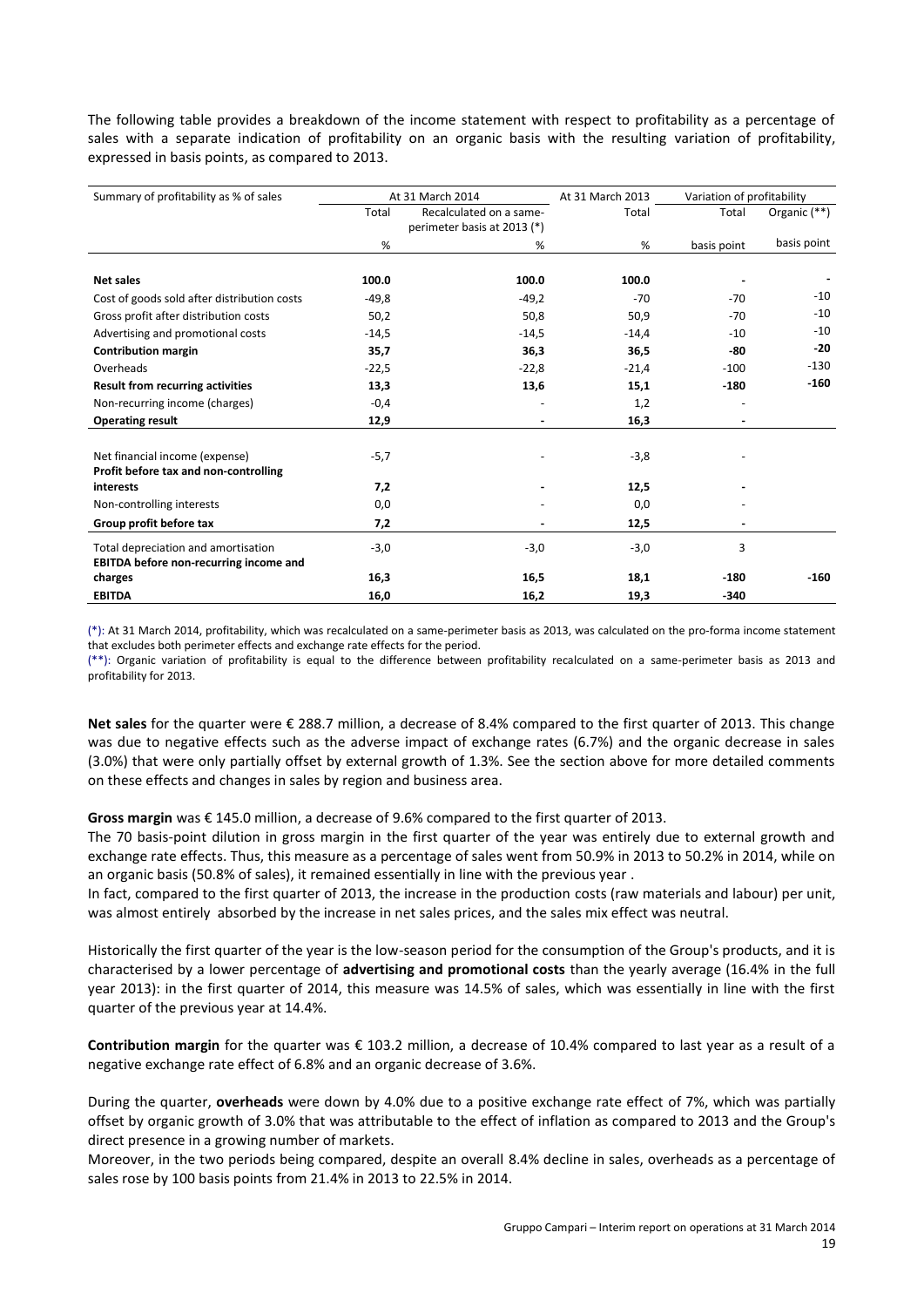The **result from recurring activities** totalled € 38.3 million, a decrease of 19.5% compared to last year. This measure as a percentage of sales was 13.3% compared to 15.1% last year leading to a 180 basis-point dilution due to:

- an overall dilution in gross margin (70 basis points);
- a slight overall increase in advertising and promotional costs (10 basis points);

a total increase in overheads (100 basis points) mainly due to the organic component as noted above.

Net of negative variations in perimeter (-0.2%) and negative exchange differences (-6.3%), the result from recurring activities was down by 13.0% on an organic basis, and the organic dilution of profitability was 160 bps.

Net **non-recurring income and charges** were negative at € 1.1 million, while the net balance in 2013 was positive at € 3.9 million from capital gains on the sale of assets. The net negative balance for the first quarter of 2014 was due to restructuring costs of € 0.7 million and miscellaneous non-recurring charges of € 0.4 million.

The **operating result** for the first quarter of 2014 was €37.3 million representing an overall decrease of 27.6% compared to the first quarter of last year.

Net of the negative impact of exchange rate changes (5.6%), the decrease was 21.9%.

The return on sales, i.e., operating result expressed as a percentage of net sales, dropped to 12.9% (16.3% in 2013) as a direct result of non-recurring charges for the period.

Overall **depreciation and amortisation** for the period totalled € 8.8 million, which was down by € 0.7 million from the first quarter of 2013.

**EBITDA before non-recurring income and charges** amounted to €47.1 million reflecting a decrease of 17.5% (-11.5% on a same exchange rate and perimeter basis).

**EBITDA** was € 46.1 million, a decrease of 24.4% (-18.6%on a same exchange rate and perimeter basis).

In the first quarter of 2014 **net financial expenses** totalled € 16.5 million, an increase of € 4.5 million over the corresponding period in 2013 when this figure was € 12.0 million.

Average net debt in the first quarter of 2014 (€ 842.2 million) was lower than the average for the first quarter of 2013 (€ 891.9 million). It should be noted that debt at the end of the period did not include the cost of acquiring Forty Creek Distillery (and of the Averna Group, referred to in the paragraph 'Events taking place after the end of the period') since the closing of both operations is scheduled for June 2014.

Average borrowing costs, excluding effects from exchange rates differences, were in line with the previous year (6.9%).

**Group profit before tax** in the first quarter of 2014 was € 20.7 million, a 47.4% decrease compared to 2013 (-42.6% at constant exchange rates).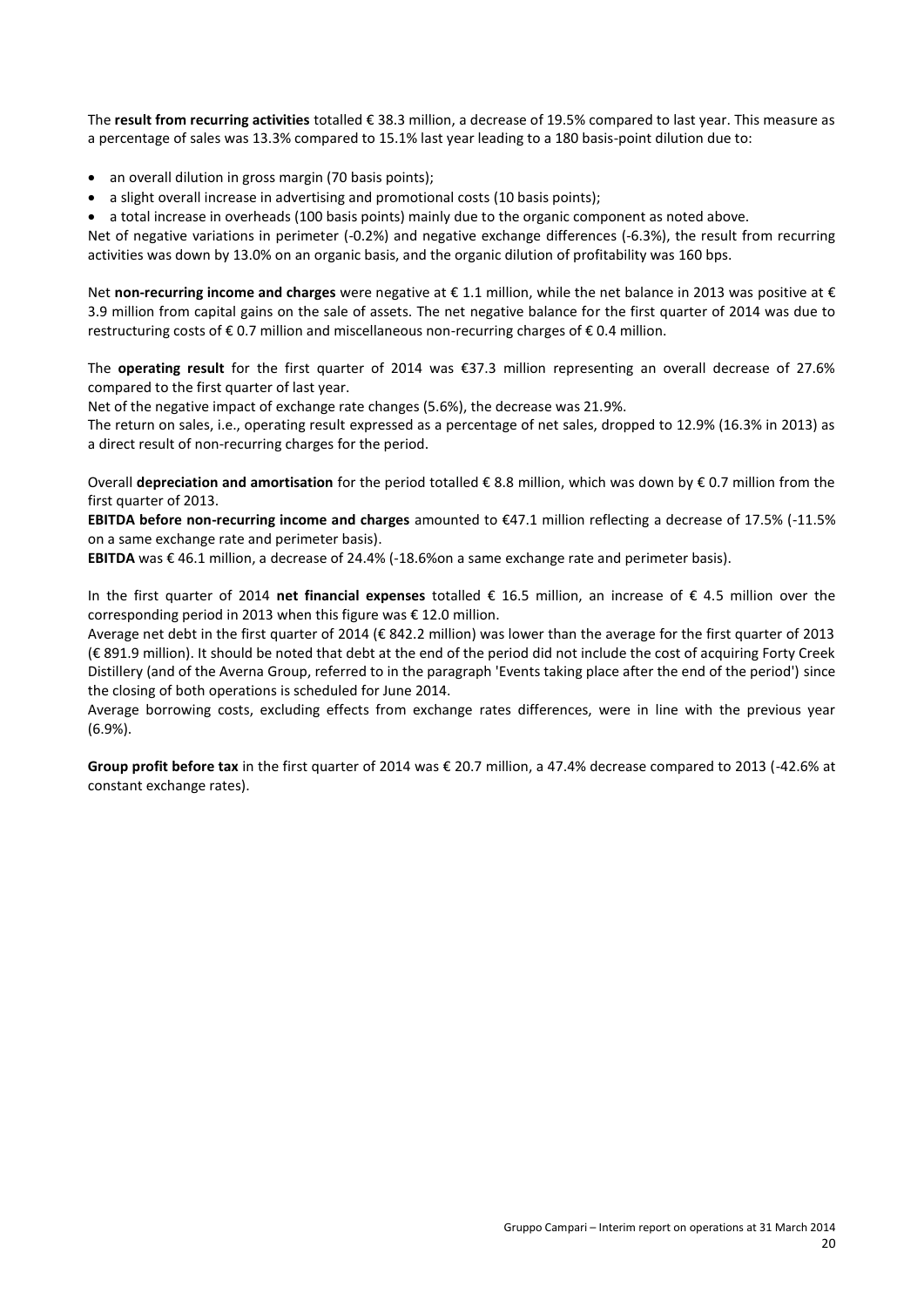# **Statement of financial position**

#### Breakdown of net debt

|                                                                 | 31 March 2014      | 31 December 2013   | Change             |
|-----------------------------------------------------------------|--------------------|--------------------|--------------------|
|                                                                 | $\epsilon$ million | $\epsilon$ million | $\epsilon$ million |
|                                                                 |                    |                    |                    |
| Cash and cash equivalents                                       | 379,2              | 444,2              | (65, 0)            |
| Payables to banks                                               | (15,8)             | (122,3)            | 106,5              |
| Short-term portion of private placement                         | (29,0)             | (28, 9)            | (0,0)              |
| Other financial receivables and payables                        | (16, 5)            | 18,9               | (35, 4)            |
| Short-term net cash position                                    | 318,0              | 311,9              | 6,1                |
|                                                                 |                    |                    |                    |
| Payables to banks                                               | (0,5)              | (0,6)              | 0,0                |
| Real estate lease payables                                      | (0,9)              | (1,3)              | 0,3                |
| Private placement and bonds (*)                                 | (1.168,2)          | (1.167, 7)         | (0,5)              |
| Other financial receivables and payables                        | 24,8               | 9,6                | 15,2               |
| Medium-/long-term net debt                                      | (1.144, 8)         | (1.159, 9)         | 15,1               |
|                                                                 |                    |                    |                    |
| Debt relating to operating activities                           | (826, 9)           | (848, 0)           | 21,1               |
| Payables for the exercise of put options and potential earn-out |                    |                    |                    |
| payments                                                        | (4, 8)             | (4, 8)             | (0,0)              |
| Net debt                                                        | (831, 6)           | (852, 8)           | 21,1               |

(\*) including the relevant derivatives

At 31 March 2014 the Group's net debt was € 831.6 million, an improvement of € 21.1 million compared to 31 December 2013 (€ 852.8 million) due to the generation of cash during the period.

As noted above, the debt at the end of the period did not include the cost of acquiring Forty Creek Distillery (and of the Averna Group, referred to in the paragraph 'Events taking place after the end of the period') since the closing is scheduled for June 2014.

The Group's net debt at 31 March 2013 was € 914.1 million.

In terms of the structure of the net financial position, the generation of cash during the quarter resulted in an improvement in the medium-term financial position of  $\epsilon$  15.1 million and in the short-term financial position ( $\epsilon$  6.1 million).

Overall, currency fluctuations between the two dates under comparison resulted in a positive effect on consolidated net financial position of € 1.8 million.

Separately, the Group's net debt included a financial payable of € 4.8 million, which was essentially unchanged from 31 December 2013, for the payment of the earn out on Sagatiba and the remaining debt for the repurchase of minority interests related to the Jamaican acquisition.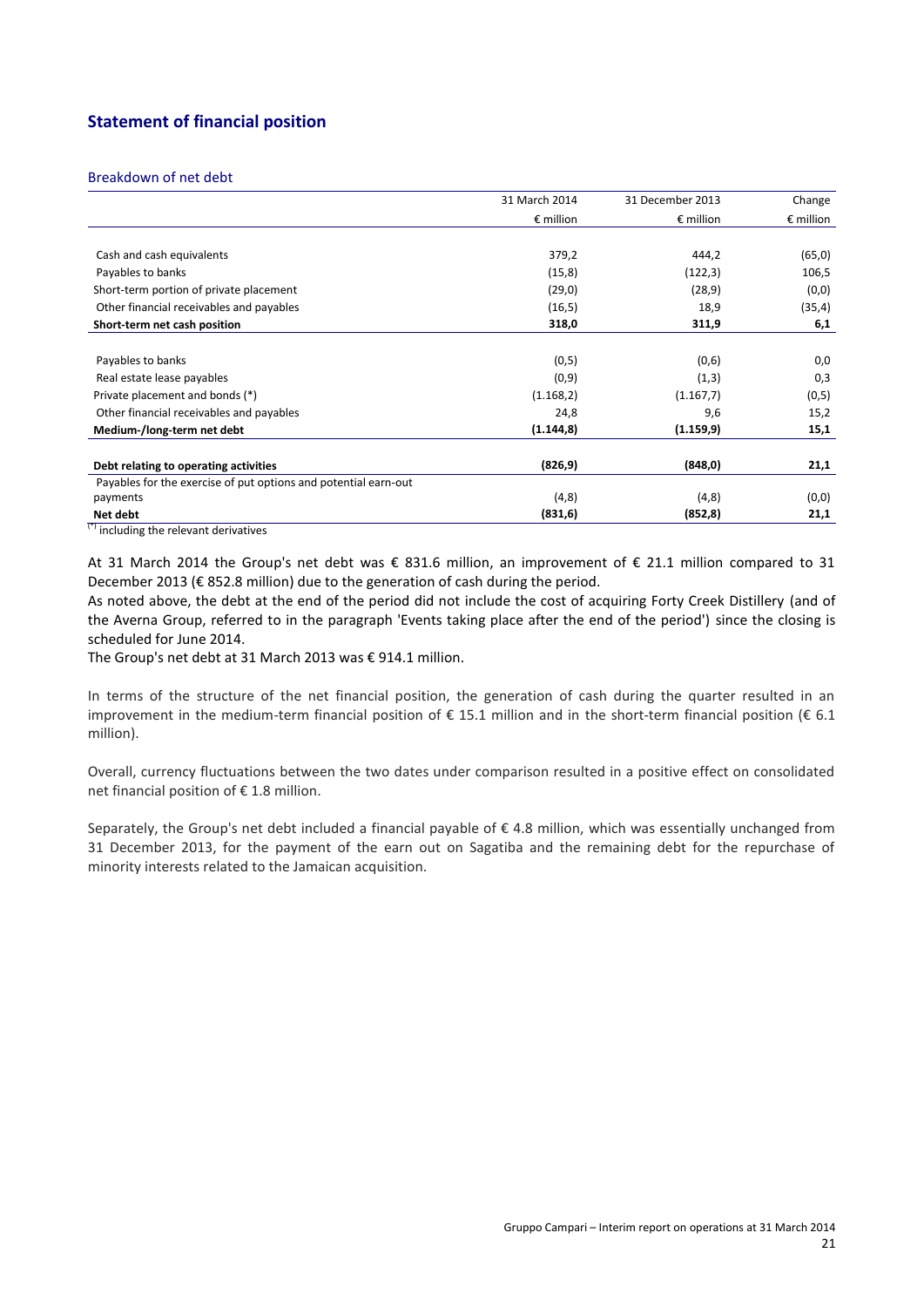#### Operating working capital

The table below shows figures corresponding to 31 March 2014 compared to those at 31 December 2013 and 31 March 2013; in addition, operating working capital is shown, for each period, as a proportion of sales over the previous 12 months.

|                                      | 31 March 2014      | 31 December 2013   | Total change       | 31 March 2013      | Total change       |
|--------------------------------------|--------------------|--------------------|--------------------|--------------------|--------------------|
|                                      | $\epsilon$ million | $\epsilon$ million | $\epsilon$ million | $\epsilon$ million | $\epsilon$ million |
|                                      |                    |                    |                    |                    |                    |
| Receivables from customers           | 221,1              | 288,5              | (67, 4)            | 285,2              | (64, 0)            |
| Inventories                          | 480,9              | 447,1              | 33,8               | 485,4              | (4, 5)             |
| Payables to suppliers                | (181, 2)           | (198,1)            | 16,9               | (200, 9)           | 19,8               |
| Operating working capital            | 520,9              | 537,5              | (16,7)             | 569,6              | (48, 8)            |
|                                      |                    |                    |                    |                    |                    |
| Sales in the previous 12 months      | 1.497,6            | 1.524,1            | (26, 5)            | 1.376,7            | 120,9              |
| Working capital as % of sales in the |                    |                    |                    |                    |                    |
| previous 12 months                   | 34,8               | 35,3               |                    | 41,4               |                    |

At 31 March 2014 operating working capital totalled € 520.9 million representing a decrease of € 16.7 million compared to the figure at 31 December 2013.

Net of the exchange rate effect attributable to the devaluation of several functional currencies of Group Companies, which resulted in a decrease in working capital of €7.3 million, the change in working capital for the quarter was an organic decrease of  $\epsilon$  9.4 million.

Compared to 31 December, there are seasonal effects in the first quarter that cause a sharp decrease in the amount of trade receivables, which at 31 December are at historically high levels compared to the remaining periods of the year. This decrease is partially offset by an increase in inventories of finished goods in light of the seasonal peak in the second quarter of the year.

Comparing to the same period of the previous year, operating working capital at 31 March 2014 was down by  $\epsilon$  48.8 million. This change was primarily due to significant exchange rate effects between the two dates being compared that resulted in a decrease in working capital of € 54.7 million.

The resulting organic change was an increase of  $\epsilon$  5.9 million.

At 31 March 2014, operating working capital as a percentage of net sales for the previous 12 months was 34.8%, a reduction in comparison to the figure at 31 December 2013 (35.3%) and at 31 March 2013 (41.4%, or 36.0% net of the effects related to the Jamaican acquisition).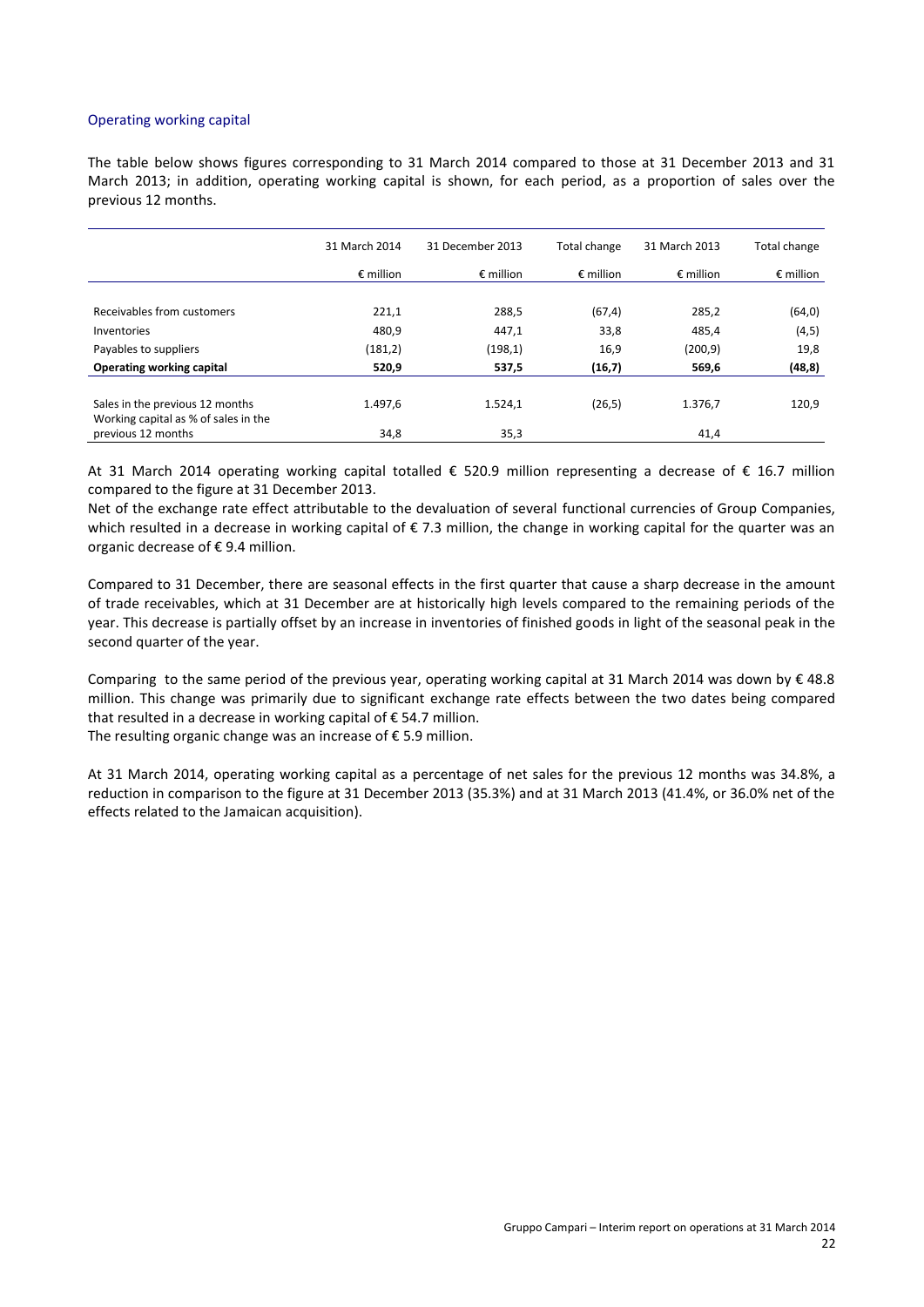## **Events taking place after the end of the period**

#### **Acquisitions and sales of companies, trademarks and distribution rights**

#### **Acquisition of Fratelli Averna S.p.A.**

On 15 April 2014 Gruppo Campari reached an agreement to purchase 100% of Fratelli Averna S.p.A., hereinafter, "Averna Group", an independent company with registered office in Caltanissetta (Sicily), Italy. The transaction is expected to close on 3 June 2014.

Averna Group is a leading company in the spirits market in Italy, and the owner of Averna, the second largest bitter brand in Italy, and one of the most well-known and popular Italian liqueurs in the world. In addition, Averna Group owns a portfolio of products characterised by their premium positioning, high profitability and leadership in the categories concerned, including Braulio, an herb-based bitters that is particularly popular in northern Italy; Limoncetta, a naturally sweet liqueur obtained from lemon peels; and Grappa Frattina, which marks the entry of Gruppo Campari into the grappa category. The acquisition of Averna Group is an opportunity to leverage the direct distribution structure in key markets for brands acquired in order to accelerate their profitable growth in keeping with the growth strategy through acquisitions.

The total enterprise value for 100% of the share capital of Averna Group is confirmed at € 103.75 million, consisting of a cash payment of € 98.0 million, not subject to closing price adjustment mechanisms, and net debt at 31 December 2013 of € 5.75 million and corresponding to a multiple of 9.2 times of the pro-forma EBITDA for the year ended December 31, 2013. The consideration will be paid in cash.

In the year ending 31 December 2013, Averna Group generated total net sales of € 61.8 million, an increase of 3.1% over the previous year. About 40% of sales are from Averna, and 11% from Braulio and Limoncetta. In terms of geographic distribution, Italy represents about 65% of total revenues of the business acquired, while 35% of international sales are generated mainly in Germany and Austria.

#### **Termination of distribution of products under the Suntory brand**

Following the recent acquisition of Beam Inc. by Suntory Holdings Ltd. and of the subsequent change in Suntory's distribution and marketing presence on the U.S. market, the Suntory group announced that, effective the second half of 2014, it would terminate the distribution of products under the Suntory brand including Midori, Yamazaki, Hibiki, Hakashu, Bowmore, Glen Garioch,McClelland's and Auchentoshan. Revenue from products under the Suntory brand generated in this market in 2013 represents around 1% of the Group's revenues.

#### **Other significant events**

#### **Opening of visitor centre in Lawrenceburg, Kentucky**

On 15 April 2014 Gruppo Campari inaugurated the new visitor centre in Lawrenceburg, Kentucky, the site of one of the Group's distilleries. In light of its significance from an architectural and historical standpoint as being representative of the bourbon industry in Kentucky, the inauguration was a major media event in the local area and the Governor of Kentucky Steve Beshear attended the event. The Kentucky Bourbon Trail offers a full display and complete information on the art of producing bourbon, and the Group expects to receive around 80,000 visitors annually.

#### **Ordinary shareholders' meeting of the Parent Company**

On 30 April 2014, the ordinary shareholders' meeting of Davide Campari-Milano S.p.A. approved unanimously the financial statements for fiscal year 2013 and agreed the payment of a dividend of €°0.08 per share outstanding, up 14.29% on the dividend paid out for fiscal year 2012.

The total dividend, calculated on the shares outstanding and excluding own shares (4,790,138 shares) was € 46,080,789.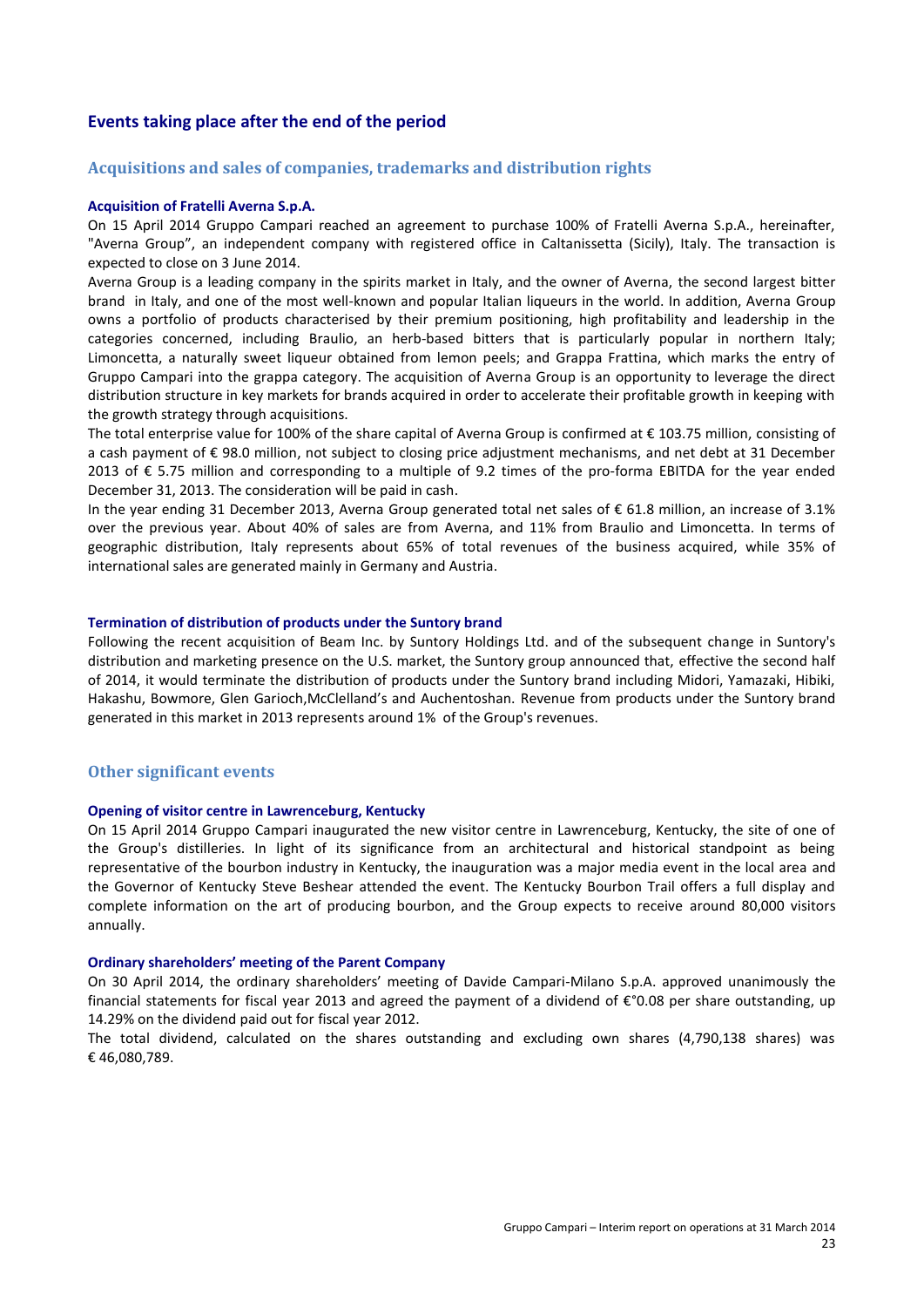# **Outlook**

After a positive start in the first two months of the year, the Group's results for the first quarter, which were analysed in the sections above, were heavily affected, from the standpoint of organic growth, by the crisis occurring in certain markets, especially Russia and Ukraine, and slow sales in March in other markets (especially the US and Europe), and by a later Easter than in the previous year that resulted in the shift of several orders.

In addition, exchange rates continued to deteriorate, although at a lower rate than in 2013, but the comparison with average rates in the first quarter of 2013 led to a significant impact on results.

With regard to the development of operations, the outlook below draws attention to a range of positive developments as well as significant downside risks from macro-economic conditions.

The crisis affecting major markets in recent years has resulted in a gradual reduction in the level of gross domestic product in many countries that will be difficult to recover in the future. And even though most countries have made impressive reform efforts, there remains much more to do to spur growth in most advanced and emerging economies. At the same time, however, several positive signs in major areas lead us to an optimistic outlook in the future. In particular, the risks of further major economic disruption have receded, while downside risks still dominate, ranging from geopolitical risks in Ukraine and Russia to deflationary pressures in the euro area and to economic and financial tensions in certain emerging countries, they now coexist with upside risks which are stronger than before.

As regards the impact of this uncertain political and economic situation on the Group though, on the positive side it is worth highlighting good underlying progress across many key Brand/Market combinations, notably: a better performing single-serve aperitifs business in Italy, a stabilizing Aperol in Germany with early signs of growth, and an improvement in the Brazilian local brands. Lastly, we continued to benefit from the strong performance of our Aperitifs business across markets, a sustained positive performance of SKYY in international markets and strong depletions momentum across the whole portfolio in the key US market.

Net in net, traditionally a small quarter, the first quarter in 2014 is not reflective of the underlying business momentum which is improving across most markets. Net sales year-to-date to the end of April 2014, thanks to the normalization due to the full inclusion of the Easter effect, were back to positive territory in terms of organic growth. Going forward, whilst the political and macroeconomic context and forex outlook remain challenging for the remainder of the year, we expect our marketing initiatives to bear their fruits and continue to gradually strengthen the underlying business.